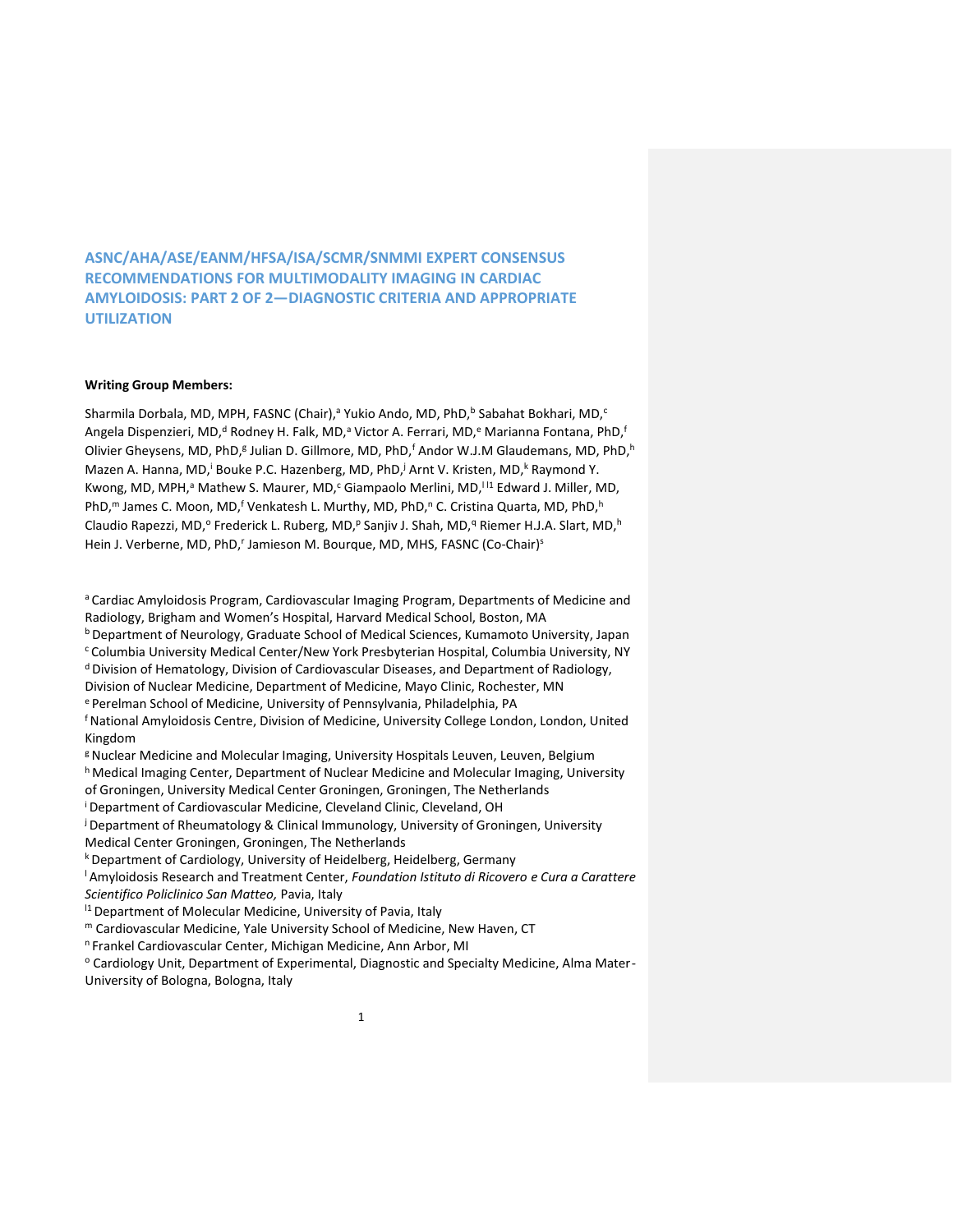<sup>p</sup> Amyloidosis Center and Section of Cardiovascular Medicine, Department of Medicine, Boston University School of Medicine, Boston Medical Center, Boston, MA

<sup>q</sup> Feinberg School of Medicine, Northwestern University, Chicago, IL

<sup>r</sup> Amsterdam UMC, University of Amsterdam, Department of Radiology and Nuclear Medicine, Amsterdam, The Netherlands

<sup>s</sup> Cardiovascular Imaging Center, Departments of Medicine and Radiology, University of Virginia, Charlottesville, VA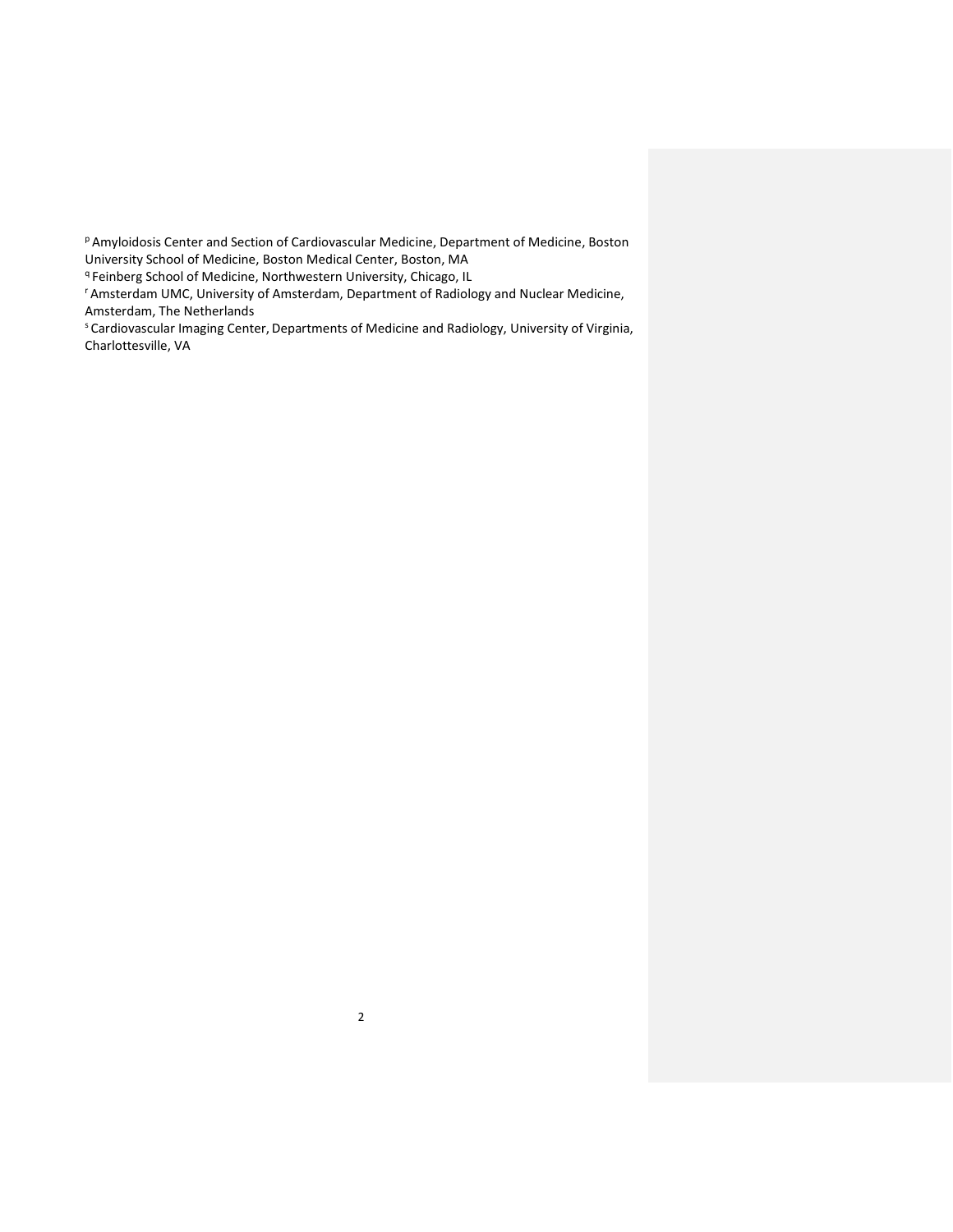# <span id="page-2-0"></span>**TABLE OF CONTENTS**

| ASNC/AHA/ASE/EANM/HFSA/ISA/SCMR/SNMMI Expert Consensus Recommendations for                     |
|------------------------------------------------------------------------------------------------|
| Multimodality Imaging in Cardiac Amyloidosis: Part 2 of 2-Diagnostic Criteria and              |
|                                                                                                |
|                                                                                                |
|                                                                                                |
|                                                                                                |
| DIAGNOSTIC CRITERIA, CLINICAL INDICATIONS, and APPROPRIATE UTILIZATION  6                      |
|                                                                                                |
|                                                                                                |
|                                                                                                |
|                                                                                                |
|                                                                                                |
|                                                                                                |
| Appropriate Utilization of Multimodality Imaging in Cardiac Amyloidosis 14                     |
| Clinical Scenario #1: Identifying Cardiac Involvement: No Cardiac Symptoms 15                  |
| Clinical Scenario #2: Screening for Cardiac Amyloidosis: New Symptomatic Heart Failure  15     |
| Clinical Scenario #3 and #4: Evaluation of Biopsy-Proven AL and ATTR Cardiac Amyloidosis 16    |
| Clinical Scenarios #5: Follow-Up Testing: New or Worsening Cardiac Symptoms 16                 |
|                                                                                                |
|                                                                                                |
|                                                                                                |
|                                                                                                |
| Table 1. Expert Consensus Recommendations for Diagnosis of Cardiac Amyloidosis 18              |
| Table 2. Appropriate Utilization Rating of Multimodality Imaging for the Assessment of Cardiac |
|                                                                                                |
|                                                                                                |
|                                                                                                |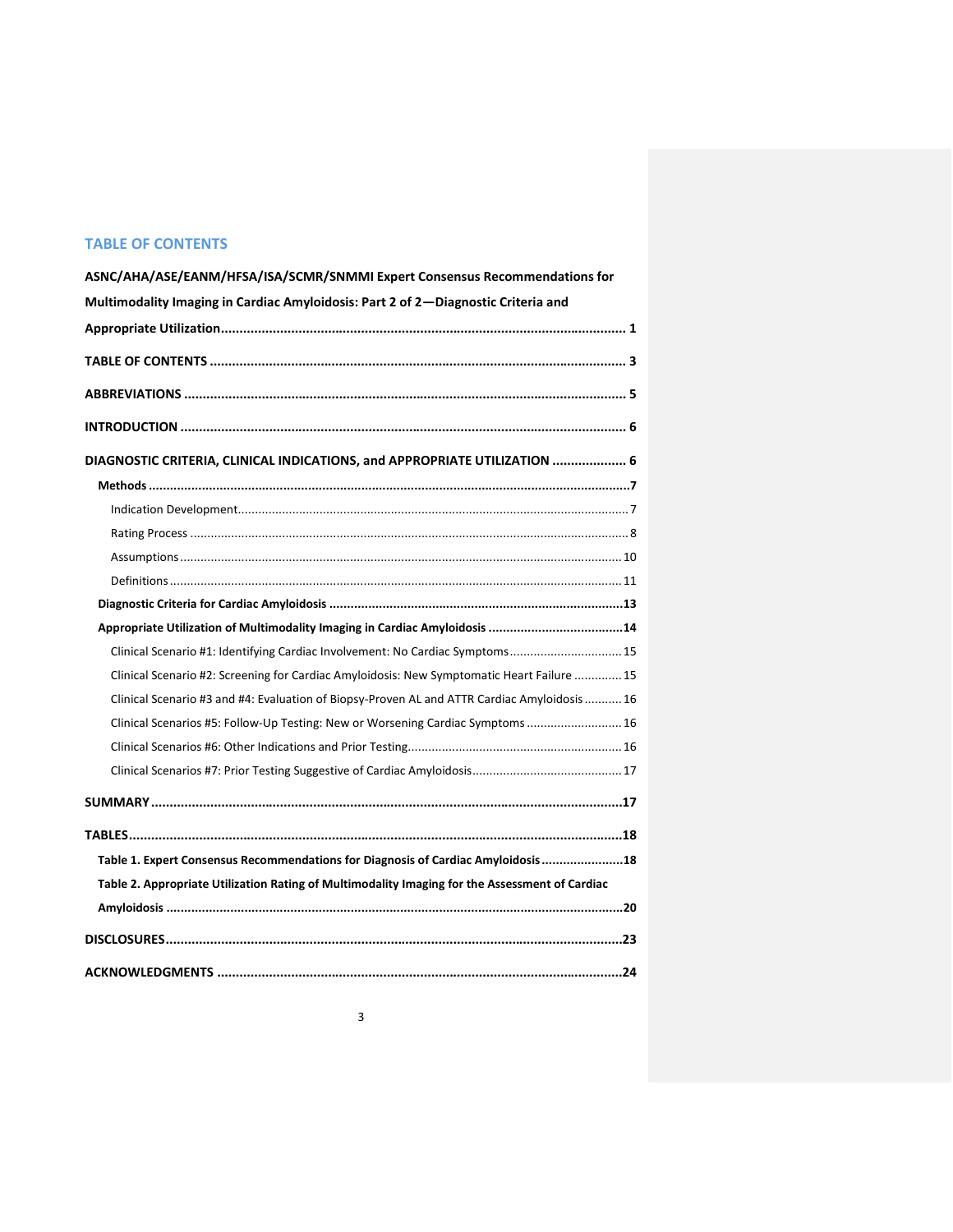$\overline{\mathbf{4}}$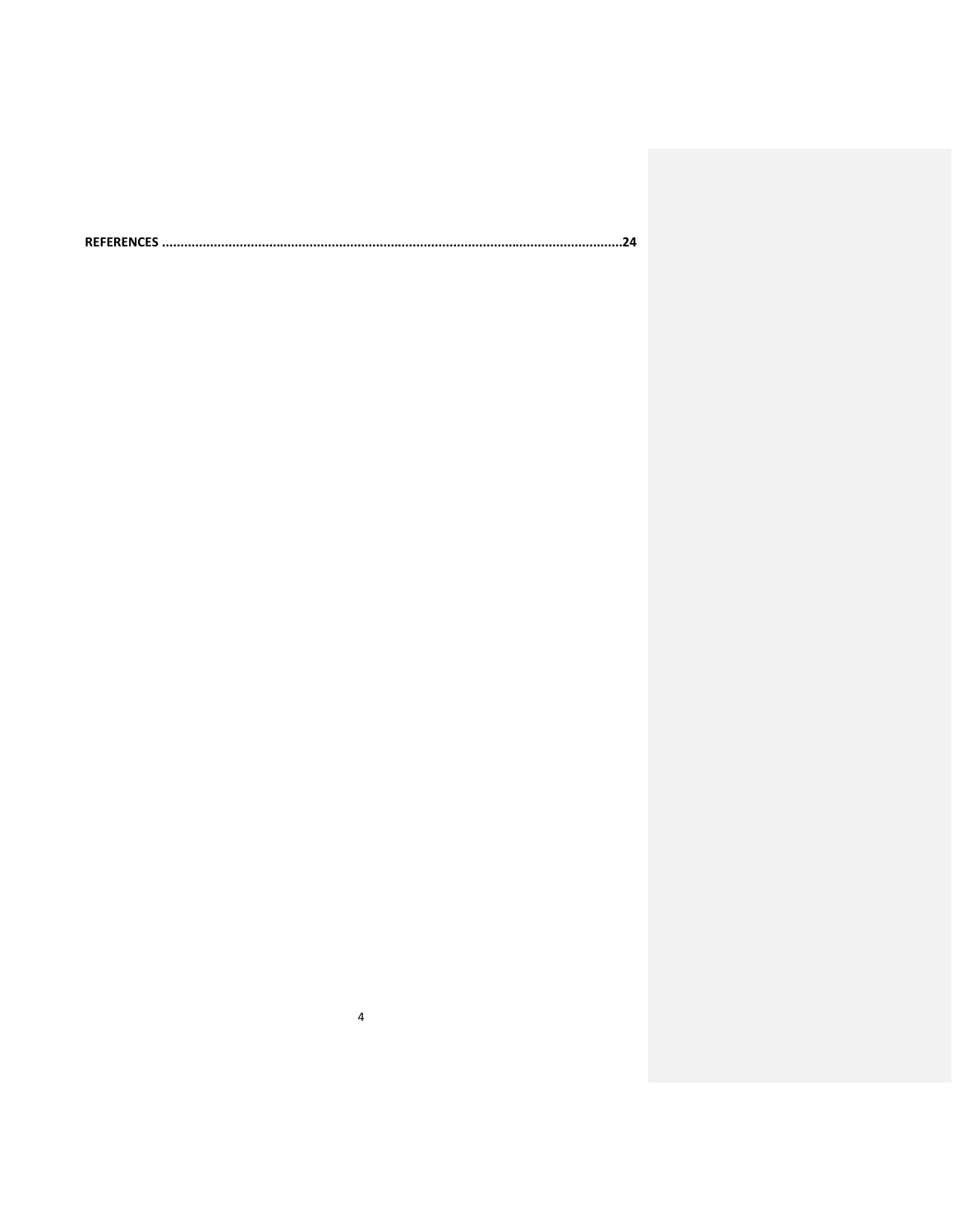## <span id="page-4-0"></span>**ABBREVIATIONS**

ATTR, amyloid transthyretin

AL, amyloid immunoglobulin light chains

DPD, 99mTc-3,3-diphosphono-1,2-propanodicarboxylic acid

EF, ejection fraction

HMDP, hydroxymethylenediphosphonate

LV, left ventricular

PYP, pyrophosphate

Tc, 99mTechnetium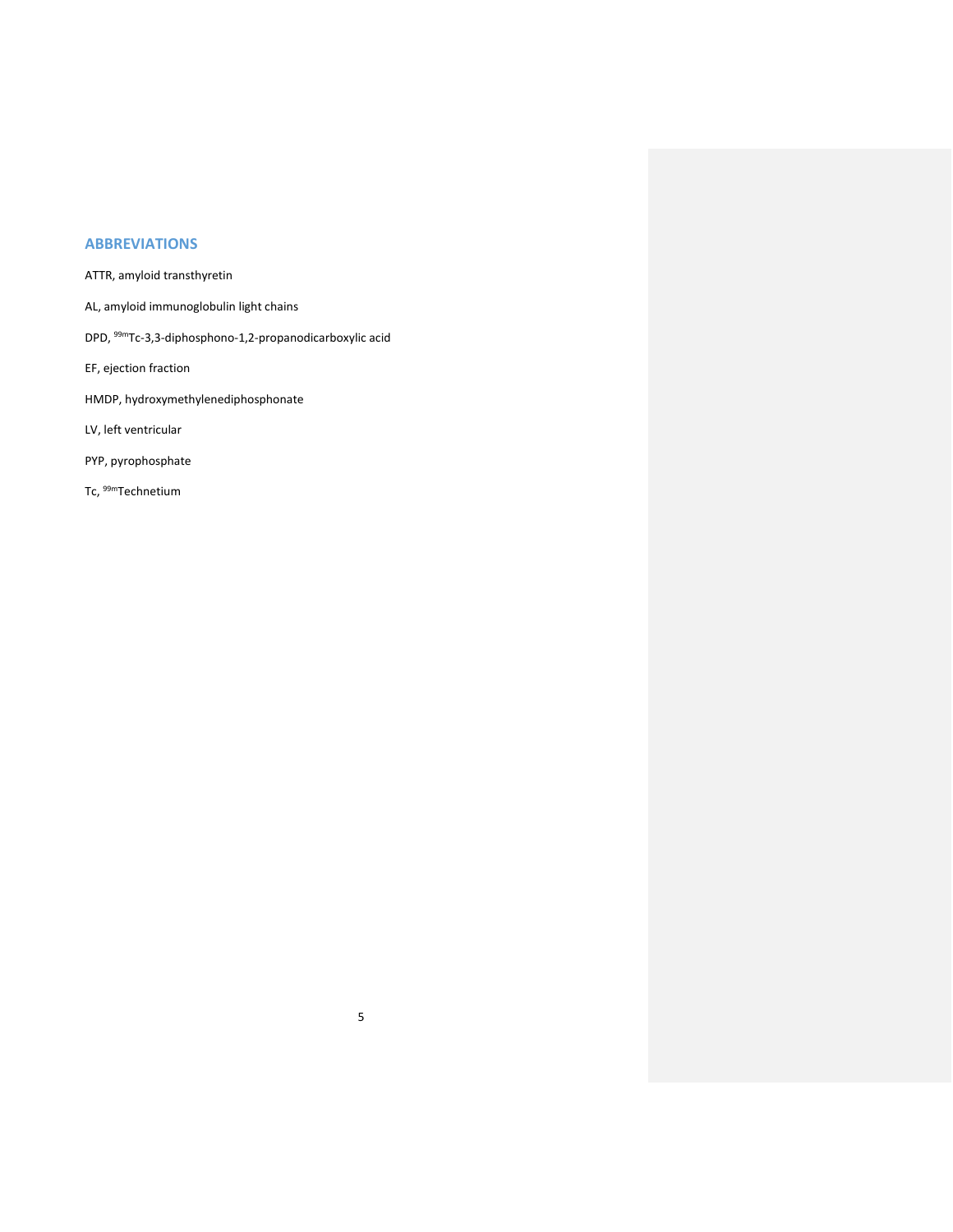## <span id="page-5-0"></span>**INTRODUCTION**

Cardiac amyloidosis is increasingly recognized as an important cause of heart failure with preserved ejection fraction (EF) (1) and carries a high morbidity and mortality.(2, 3) Emerging imaging methods have facilitated earlier diagnosis(4-6) and improved prognostication(7, 8) and management. The diagnostic criteria for cardiac amyloidosis, however, need to be updated to include these novel imaging tools.

A multi-societal writing group with expertise in cardiovascular imaging and cardiac amyloidosis has been assembled by the American Society of Nuclear Cardiology (ASNC) with representatives from the American College of Cardiology (ACC), the American Heart Association (AHA), the American Society of Echocardiography (ASE), the European Association of Nuclear Medicine (EANM), the Heart Failure Society of America (HFSA), the International Society of Amyloidosis (ISA), the Society of Cardiovascular Magnetic Resonance imaging (SCMR), and the Society of Nuclear Medicine and Molecular Imaging (SNMMI). This writing group has established consensus recommendations on imaging cardiac amyloidosis from this panel of multidisciplinary experts. Part 1 documents the evidence base for multimodality imaging in cardiac amyloidosis and defines standardized imaging protocols. Part 2 has the following aims:

- 1) Develop consensus diagnostic criteria for cardiac amyloidosis incorporating advanced echocardiography, cardiovascular magnetic resonance (CMR), and radionuclide imaging.
- 2) Identify consensus clinical indications for noninvasive imaging in cardiac amyloidosis to guide patient management through a rigorous application of the modified Delphi method.
- 3) Address the appropriate utilization of echocardiography, CMR, and radionuclide imaging in these clinical scenarios.

## <span id="page-5-1"></span>**DIAGNOSTIC CRITERIA, CLINICAL INDICATIONS, AND APPROPRIATE UTILIZATION**

Expert consensus criteria were developed based on histologic, clinical, and imaging features with accompanying certainty of recommendation. The appropriate utilization of multiple imaging modalities was assessed using clinical scenarios that represent diverse patient presentations and address the diagnostic and prognostic capabilities of noninvasive imaging. The goal of this document is to determine which modalities may be reasonable for a specific indication rather than to identify one test that is best. **Commented [VA1]:** Did you want to include reference?

Boulkedid R, Abdoul H, Loustau M, Sibony O, Alberti C. Using and reporting the Delphi method for selecting healthcare quality indicators: a systematic review. PLoS One. 2011;6(6):e20476. doi: 10.1371/journal.pone.0020476.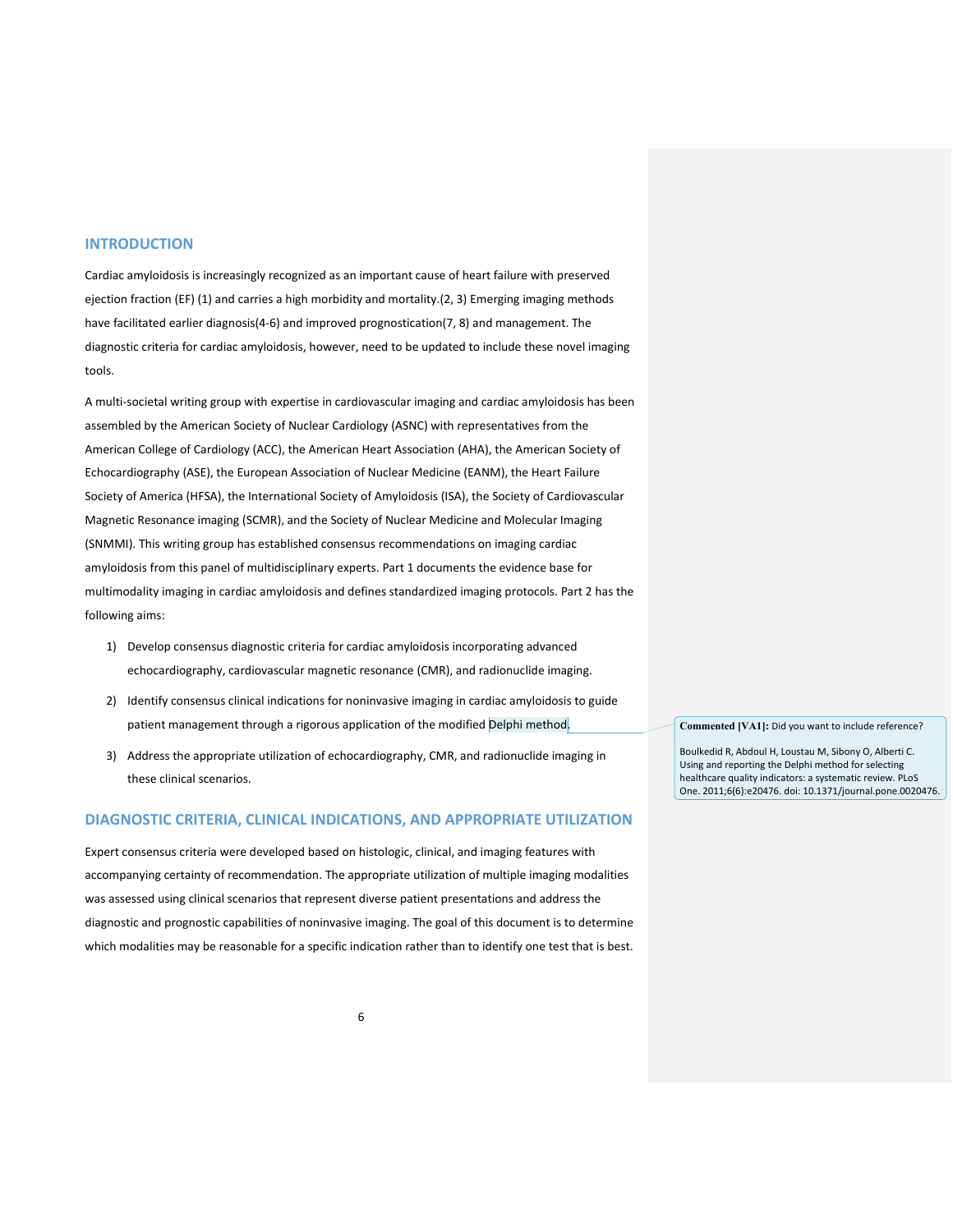## <span id="page-6-0"></span>**Methods**

In order to accomplish this goal, a rating panel of clinical experts in cardiac amyloidosis was assembled. As recommended by the RAND-UCLA Appropriateness Manual, this group included representatives from relevant clinical societies, all of whom have extensive expertise in the management of cardiac amyloidosis.(9) The group was recruited internationally from diverse geographical locations. All group representatives practice in academic settings, which is typical given the clinical complexity of this disorder. Experts with extensive imaging expertise were expressly excluded from this panel to prevent bias in the scoring process, as experts with expertise in a single imaging modality might tend to rate their favored imaging modality as more appropriate than the remainder. The final ratings panel included seven clinical experts.(9) This group developed expert consensus recommendations on criteria for the diagnosis of cardiac amyloidosis via histologic, imaging, and cardiac biomarkers. The rating panel then engaged in an exercise using the modified Delphi technique for a robust evaluation of appropriateness.(10)

#### <span id="page-6-1"></span>**Indication Development**

A standardized approach was used to ensure inclusion of the majority of clinical scenarios encountered in the evaluation and management of cardiac amyloidosis. Despite best efforts, however, the writing group acknowledges that clinical presentations vary, and not every relevant clinical scenario is represented. These scenarios were organized into several broad categories representing key areas of cardiac amyloidosis clinical care:

- Assessment for cardiac involvement in asymptomatic individuals;
- Screening for cardiac amyloidosis in patients with symptomatic heart failure;
- Evaluation of biopsy-proven light chain (AL) and amyloidogenic transthyretin (ATTR) cardiac amyloidosis;
- Follow-up testing for new or worsening cardiac symptoms;
- Other diverse clinical scenarios/conditions; and
- Prior testing suggestive of cardiac amyloidosis.

Once a final list was developed, the larger writing group, comprised of imaging experts in the various disciplines, provided feedback prior to the final indication determination.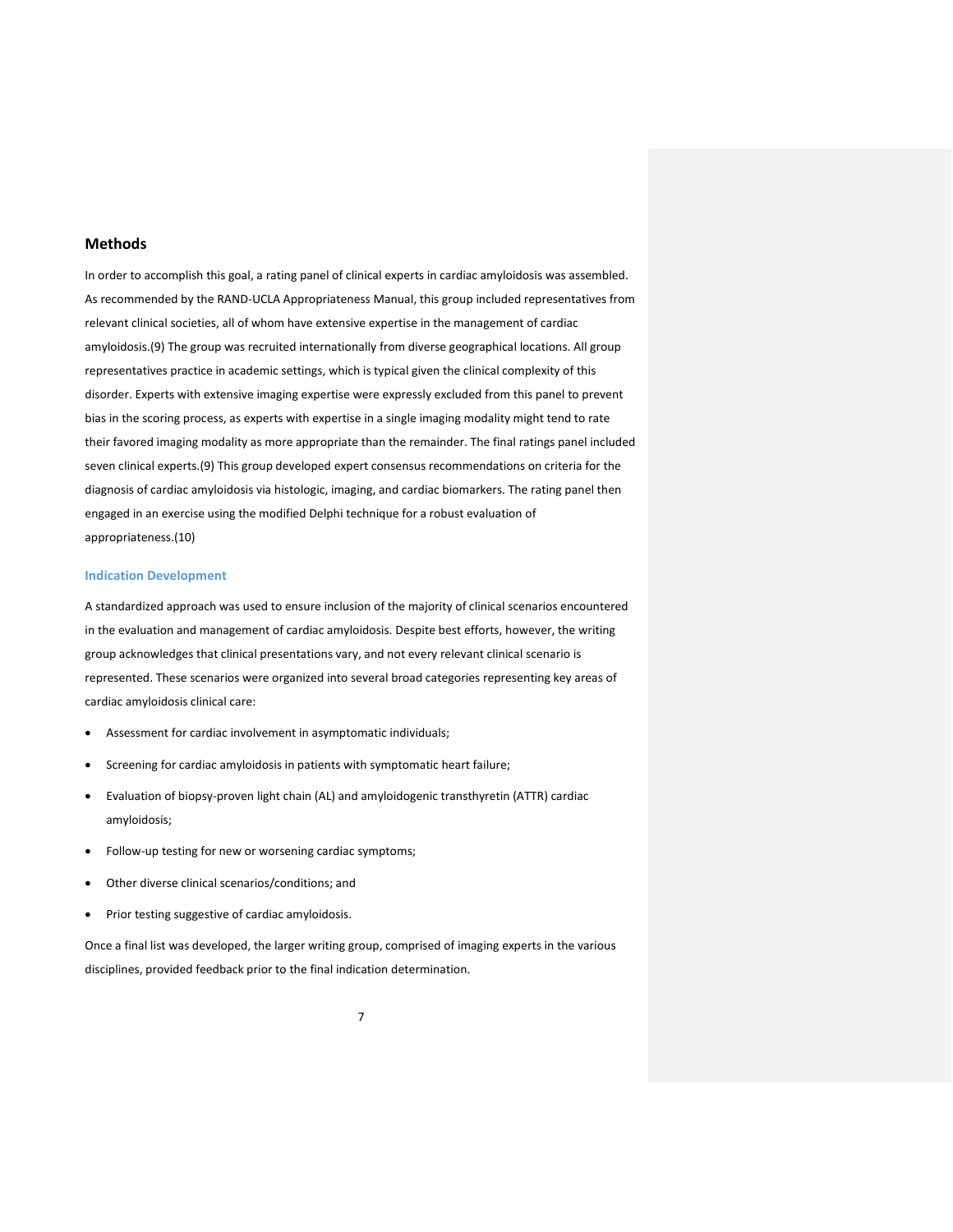#### <span id="page-7-0"></span>**Rating Process**

Once the indications were finalized, the rating panel scored them independently. For each indication, the rating panel was asked to rate its appropriateness in the evaluation and management of cardiac amyloidosis. The following definition of appropriate use was adapted from prior appropriate use documents (11-13):

*An appropriate imaging study is one in which the expected incremental information, combined with clinical judgement, exceeds the expected negative consequences by a sufficiently wide margin for a specific indication that the procedure is generally considered acceptable care and a reasonable approach for the indication.(14)*

The rating group used a scale from 1 to 9. These scores were divided into three general categories: Appropriate (A), May Be Appropriate (M), or Rarely Appropriate (R) in accordance with published appropriate use criteria methodology and prior appropriate use documents.(12, 15-17)

#### **Appropriate (Score 7–9)**

An indication scored from 7 to 9 represents an appropriate option for management of patients in this population due to benefits generally outweighing risks; it should be viewed as an effective option for individual care plans, although the imaging procedure may not always be necessary depending on physician judgement and patient-specific preferences (i.e., the procedure is generally acceptable and is generally reasonable for the indication).

## **May Be Appropriate (Score 4–6)**

An indication scored from 4 to 6 is considered at times an appropriate option for management of patients in this population due to variable evidence or agreement regarding the risk-benefit ratio, potential benefit based on practice experience in the absence of evidence, and/or variability in the population; the effectiveness of this indication for individual care must be determined by a patient's physician in consultation with the patient based on additional clinical variables and judgement along with patient preferences (i.e., the procedure may be acceptable and may be reasonable for the indication). A categorization of May Be Appropriate may also imply that further research and/or patient information is needed to classify the indication definitively.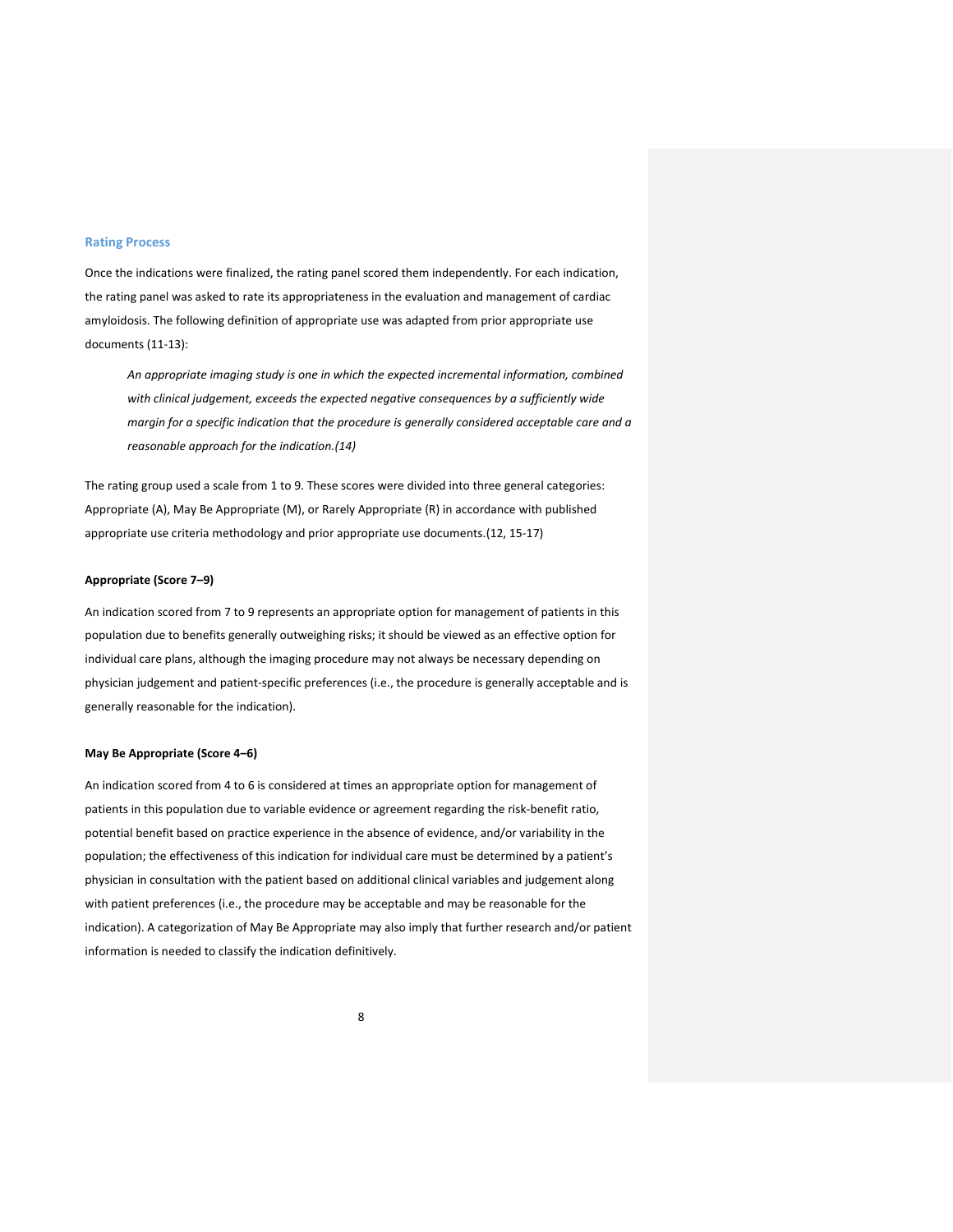#### **Rarely Appropriate (Score 1–3)**

An indication scored from 1 to 3 is rarely an appropriate option for management of patients in this population for this clinical indication due to a lack of a clear benefit/risk advantage; it is rarely an effective option for individual care plans; exceptions should have documentation of the clinical reasons for proceeding with this care option (i.e., procedure is not generally acceptable and is not generally reasonable for the indication).

The division of the scores into these three broad categories is somewhat arbitrary, and the raters were instructed to consider the numeric range as a continuum. Recognizing that there is variability in many patient factors, local practice patterns, and a lack of data on use of imaging across clinical scenarios and indications, the rating panel members were asked to independently rate the appropriateness of using each imaging modality for the general category and the specific clinical indication based on the best available evidence, including guidelines and key references wherever possible.(10)

After rating the indications independently, the total results were tabulated, and each rater was provided with their individual scores and de-identified scores from all other panel members. The panel was convened for conference calls for discussion of each indication. The clinical indications were modified if needed based on the discussion. This meeting was facilitated by non-rating representatives of the writing panel who served as unbiased moderators and facilitated group dynamics to optimize the process. The moderators were free of significant relationships with industry and were unbiased relative to the topics under consideration. Following the meeting, panel members were asked to independently provide their scores for each clinical indication in a second round of ratings, taking into consideration the discussion from the call. For indications with continued significant dispersion of scores, a second conference call and third round of ratings occurred.

Median scores were calculated. A median panel score of 7 to 9 without disagreement was considered "Appropriate." A median panel score of 1 to 3 without disagreement was considered "Rarely Appropriate." A median panel score of 4 to 6 or any median with disagreement was classified as "May Be Appropriate." Agreement was classified as having no more than two panelists provide ratings in an alternate category (this corresponded to >70% consensus).(9, 16)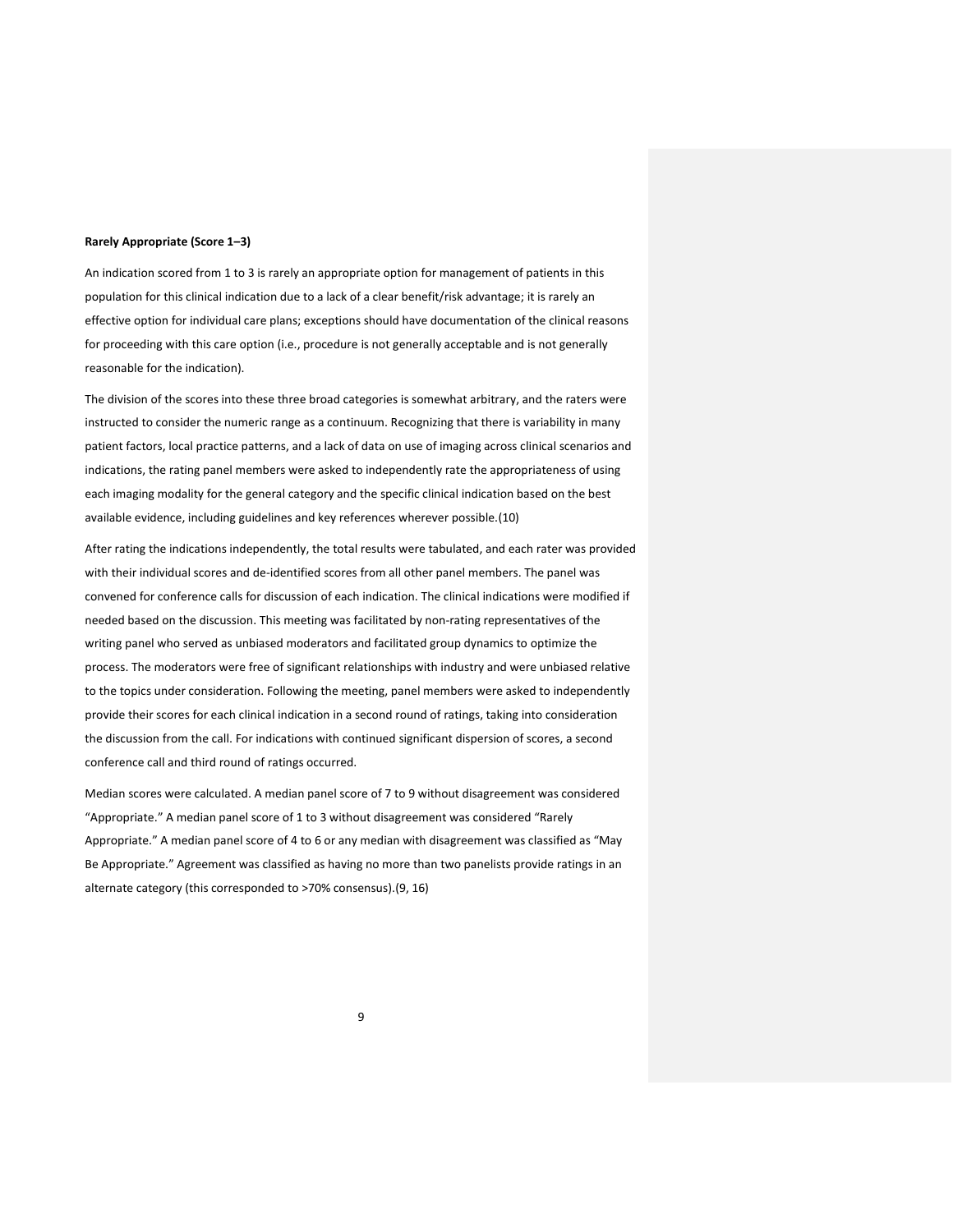#### <span id="page-9-0"></span>**Assumptions**

The following list of assumptions to be followed was adapted from methodology recommendations and prior appropriate use documents and was communicated to the expert rating panel members prior to their rating of the indications.(12, 15, 17, 18)

- 1. All imaging studies are assumed to be locally available and to be performed in accredited imaging laboratories in accordance with published criteria for quality cardiac diagnostic testing using stateof-the-art, certified imaging equipment.
- 2. All imaging is assumed to be performed according to the standard of care as defined by the peerreviewed medical literature.
- 3. All interpreting physicians are qualified and certified to supervise the imaging procedure and appropriately report the findings.
- 4. In clinical scenarios, the clinical status listed is assumed to be valid as stated (asymptomatic patients are truly asymptomatic) and no extenuating circumstances are to be taken into consideration (patient willingness to receive treatment, clinical stability) unless specifically noted.
- 5. Appropriateness should be rated independently of the appropriateness of any prior diagnostic imaging that may have been performed.
- 6. All patients are assumed to be receiving optimal therapy conforming to current standards of care, including contemporary heart failure therapy and cardiovascular risk-factor modification, unless specifically noted.
- 7. Imaging indicated for surveillance to assess disease progression or response to therapy is assumed to be performed solely because the indicated time period elapsed rather than due to any change in clinical circumstances.
- 8. Radiation risk was not considered. Although theoretical concerns have been raised that diagnostic imaging-related ionizing radiation may result eventually in an increased risk of cancer in the exposed population, this has not been proven. Moreover, in this population with high risk for heart failure and neuropathy, the benefit of a small dose of radiation was felt to outweigh the risk, especially when compared to a strategy with invasive endomyocardial biopsy. This risk can be minimized by preventing inappropriate use and by optimizing studies with the lowest radiation dose possible.(19)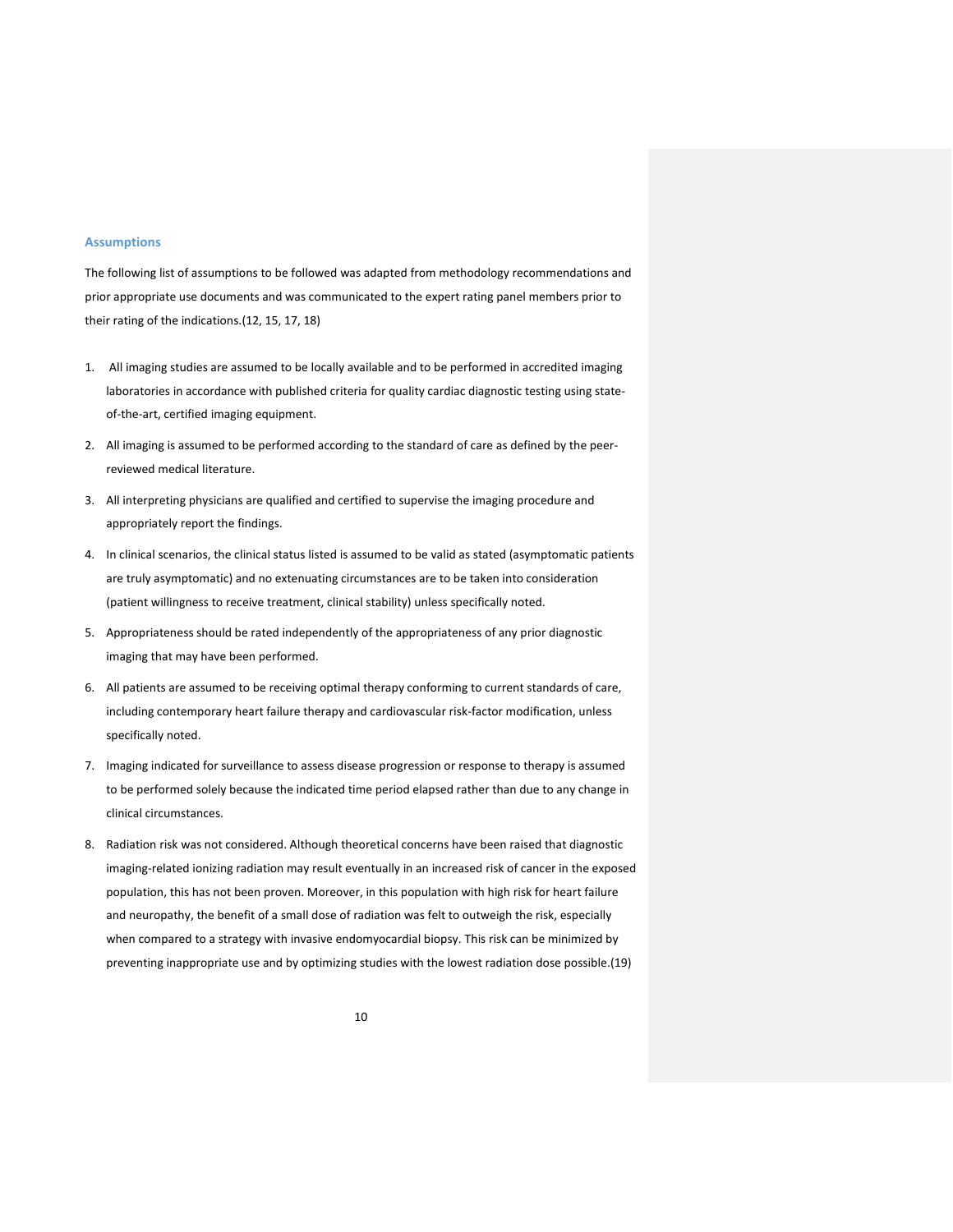9. Cost of the imaging procedures is not to be considered in accordance with recommended appropriateness scoring methods.(9) Cost is recognized to be an important issue from a policy perspective, but expert physician appropriateness rating has been shown to agree with costeffectiveness models.(20, 21)

## <span id="page-10-0"></span>**Definitions**

### **1. No cardiac symptoms**

The absence of the following symptoms was used to indicate that no cardiac symptoms are present. These include chest pain, fatigue, effort intolerance, shortness of breath, palpitations, dizziness/lightheadedness, syncope, orthopnea, paroxysmal nocturnal dyspnea, bloating, leg swelling, leg or jaw claudication.

#### **2. TTR gene carrier**

A *TTR* gene carrier refers to individuals who harbor one of the more than 120 mutations in the transthyretin gene that have been associated with the development of transthyretin amyloidosis.(22)

#### **3. Recurrent testing**

Recurrent testing refers to performance of the same imaging modality more than once, excluding nondiagnostic studies, to identify cardiac involvement in the setting of prior negative testing; the interval between studies is not addressed.

#### **4. Biopsy-proven AL cardiac amyloidosis**

The diagnosis of AL amyloidosis requires a positive tissue biopsy showing amyloid deposits in the presence of clinical, imaging, or laboratory signs of organ involvement. The amyloid deposits should exhibit a characteristic affinity for Congo red staining with birefringence under polarized light. Typing of AL amyloidosis is confirmed on immunohistochemistry and/or mass spectroscopy. Electron microscopy of amyloid deposits is rarely performed but reveals prototypic rigid, nonbranching 10- to 12-nm width fibrils. Amyloid deposits can be detected at accessible sites, such as abdominal fat, bone marrow, or minor salivary glands, and the biopsy of the involved organ is not always necessary.(23)

#### **5. Abnormal NT-proBNP and Troponin T**

Cardiac biomarkers (N terminal – pro brain natriuretic peptide, NT-proBNP and troponins) are used for staging with different cutoffs.(24-26) In AL amyloidosis, NT-proBNP has >99% diagnostic sensitivity, with all patients with heart involvement having an elevated (≥332 ng/L) NT-proBNP.(27)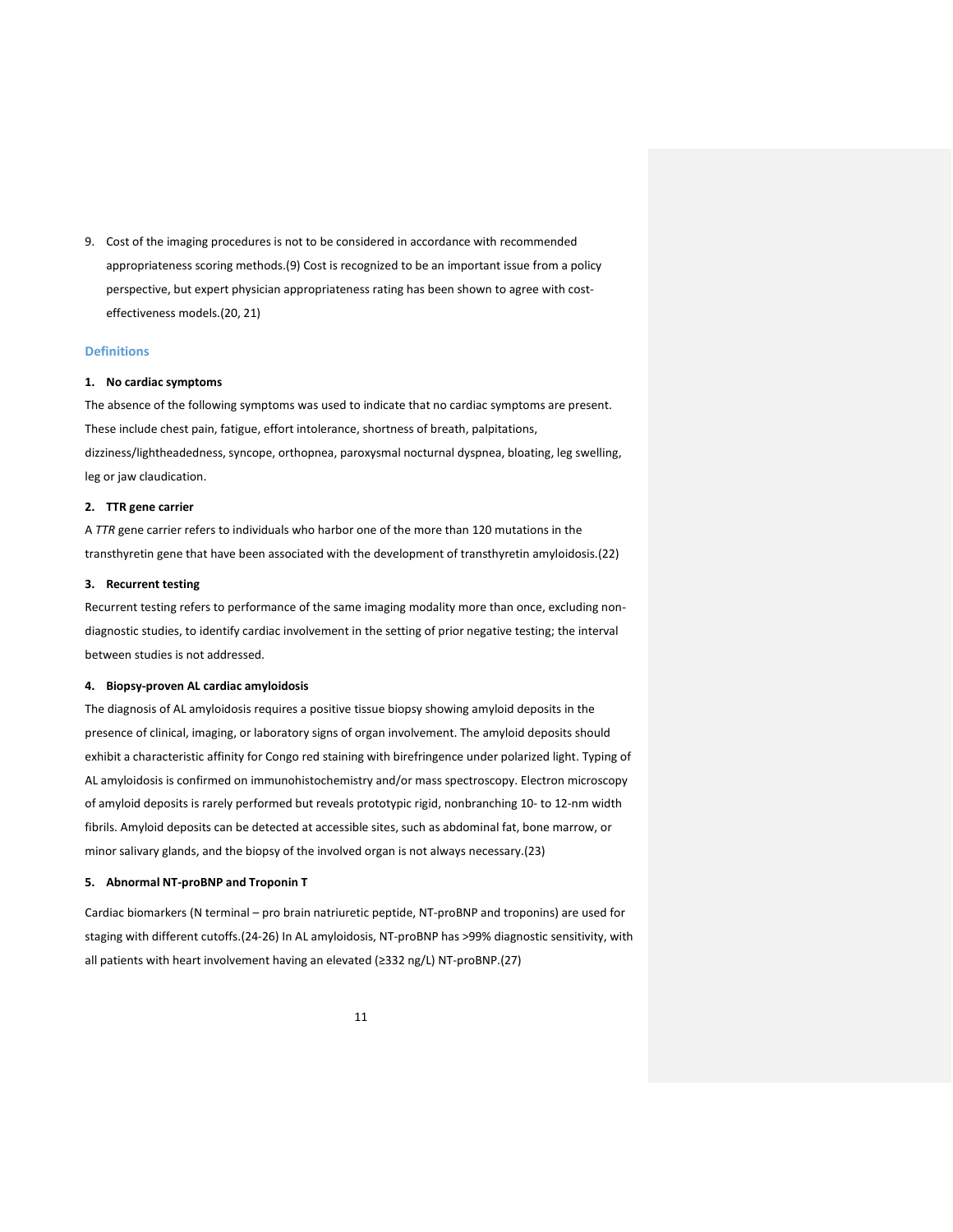#### **6. Monoclonal gammopathy of uncertain significance (MGUS)**

A premalignant, clonal plasma cell disorder characterized by the presence of a usually small monoclonal (M) protein and <10% clonal plasma cell clones in the bone marrow in the absence of multiple myeloma or related lymphoplasmacytic malignancies.(28, 29)

## **7. Abnormal free light chains (FLCs)**

Abnormal FLCs are defined by an abnormal serum Kappa and Lambda immunoglobulin FLC ratio. The reference interval of FLC ratio may vary by the assay method used or in the setting of renal failure. The reference range of the FLC ratio as measured by Binding Site is between 0.26 and 1.65 in patients with normal renal function or between 0.31 and 3.7 in patients with renal failure. The reference range of the FLC ratio as measured by Siemens is between 0.31 and 1.56.

#### **8. Symptomatic heart failure**

Symptomatic heart failure refers to patients who have New York Heart Association (NYHA) Class II or greater symptoms adapted from Dolghin et al. (30) from original source(31).

## **9. Unexplained heart failure**

Unexplained heart failure refers to heart failure without a known etiology, in particular, ischemic heart disease or valvular heart disease.

#### **10. Increased wall thickness**

Echo mean left ventricular (LV) wall thickness of >12mm with no other known cardiac cause.(23)

#### **11. Preserved LV ejection fraction**

Heart failure with preserved ejection fraction is defined per ACC/AHA heart failure guidelines as an LV ejection fraction of ≥40%.(32)

#### **12. Low flow aortic stenosis**

A low-flow aortic stenosis was defined as low transvalvular mean aortic gradient (≤40 mm Hg) or stroke volume index of <35 mL/m<sup>2</sup> in the context of reduced LV ejection fraction (classical low flow) or preserved LV ejection fraction (paradoxical low flow).(33)

#### **13. Unexplained peripheral sensorimotor neuropathy**

Patient-reported paresthesias typical for this type of neuropathy in which no known cause has been identified (e.g., diabetes, alcohol abuse, or toxicity).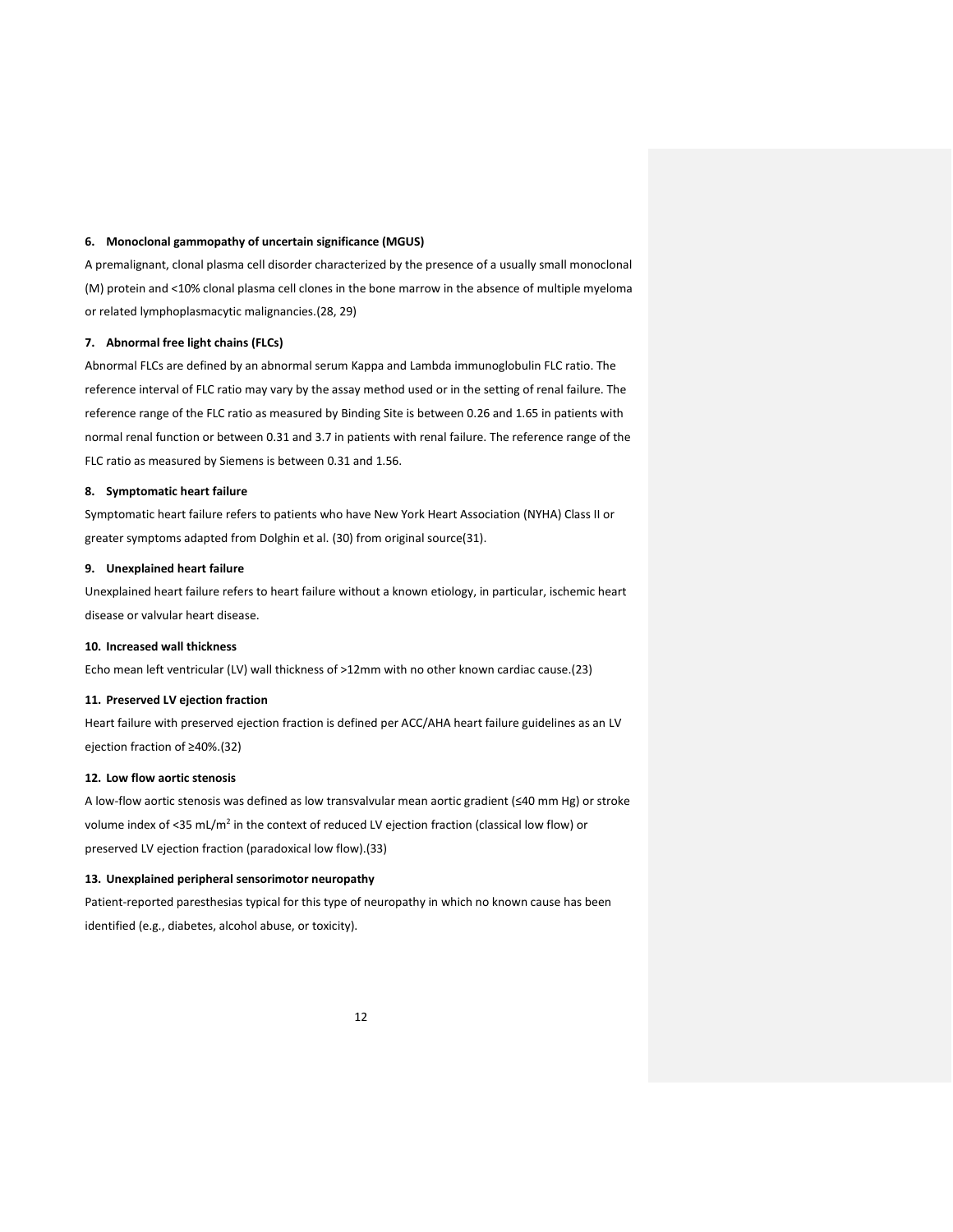#### **14. Known or suspected familial amyloidosis**

Documented amyloidosis in one or more closely related family members, such as a parent, brother or sister, uncle or aunt, and particularly so if a mutation of an amyloidogenic protein has been identified. In addition, an unexplained clinical picture of peripheral polyneuropathy and/or cardiomyopathy in several family members in a number of generations.

#### **15. Biopsy-proven ATTR cardiac amyloidosis**

Endomyocardial biopsy showing amyloid deposits, which are confirmed on immunohistochemistry and/or mass spectroscopy to be transthyretin.

### **16. Contraindication to Cardiac Magnetic Resonance (CMR)**

As the CMR scanner generates a very powerful static magnetic field, certain implanted cardiac devices and ferromagnetic prostheses may pose a safety concern from movement, arrhythmia induction, or tissue heating from the magnetic fields. Each device must be evaluated on an individual basis for safety before proceeding with CMR. Due to a potential risk of nephrogenic systemic fibrosis, gadolinium use is contraindicated in individuals with estimated glomerular filtration rate (GFR) <30 ml/min/1.73m<sup>2</sup>.(34)

#### **17. Unexplained bilateral carpal tunnel syndrome**

Carpal tunnel syndrome is defined as a symptomatic compression neuropathy of the median nerve at the level of the wrist, characterized physiologically by evidence of increased pressure within the carpal tunnel and decreased function of the nerve at that level.(35) Bilateral carpal tunnel syndrome in the absence of rheumatoid arthritis or known trauma is defined as unexplained.

#### **18. Unexplained biceps tendon rupture**

Biceps tendon rupture in the absence of trauma, such as severe heavy lifting.

#### **19. Echo, CMR, or 99mTc-PYP/DPD/HMDP imaging study suggestive of cardiac amyloidosis**

An echocardiogram, CMR, or <sup>99m</sup>Tc-pyrophosphate (<sup>99m</sup>Tc-PYP)/<sup>99m</sup>Tc-3,3-diphosphono-1,2propanodicarboxylic acid (<sup>99m</sup>Tc-DPD)/<sup>99m</sup>Tc-hydroxymethylenediphosphonate (<sup>99m</sup>Tc-HMDP) radionuclide imaging study with findings of cardiac amyloidosis as specified in **Table 1**, Expert Consensus Recommendations for Diagnosis of Cardiac Amyloidosis.

## <span id="page-12-0"></span>**Diagnostic Criteria for Cardiac Amyloidosis**

The current diagnosis of cardiac amyloidosis is not standardized. A multicenter consensus paper has proposed a diagnostic algorithm for the evaluation of ATTR cardiac amyloidosis incorporating echocardiography, CMR, and bone-avid radiotracers;(36) however, no formal diagnostic criteria have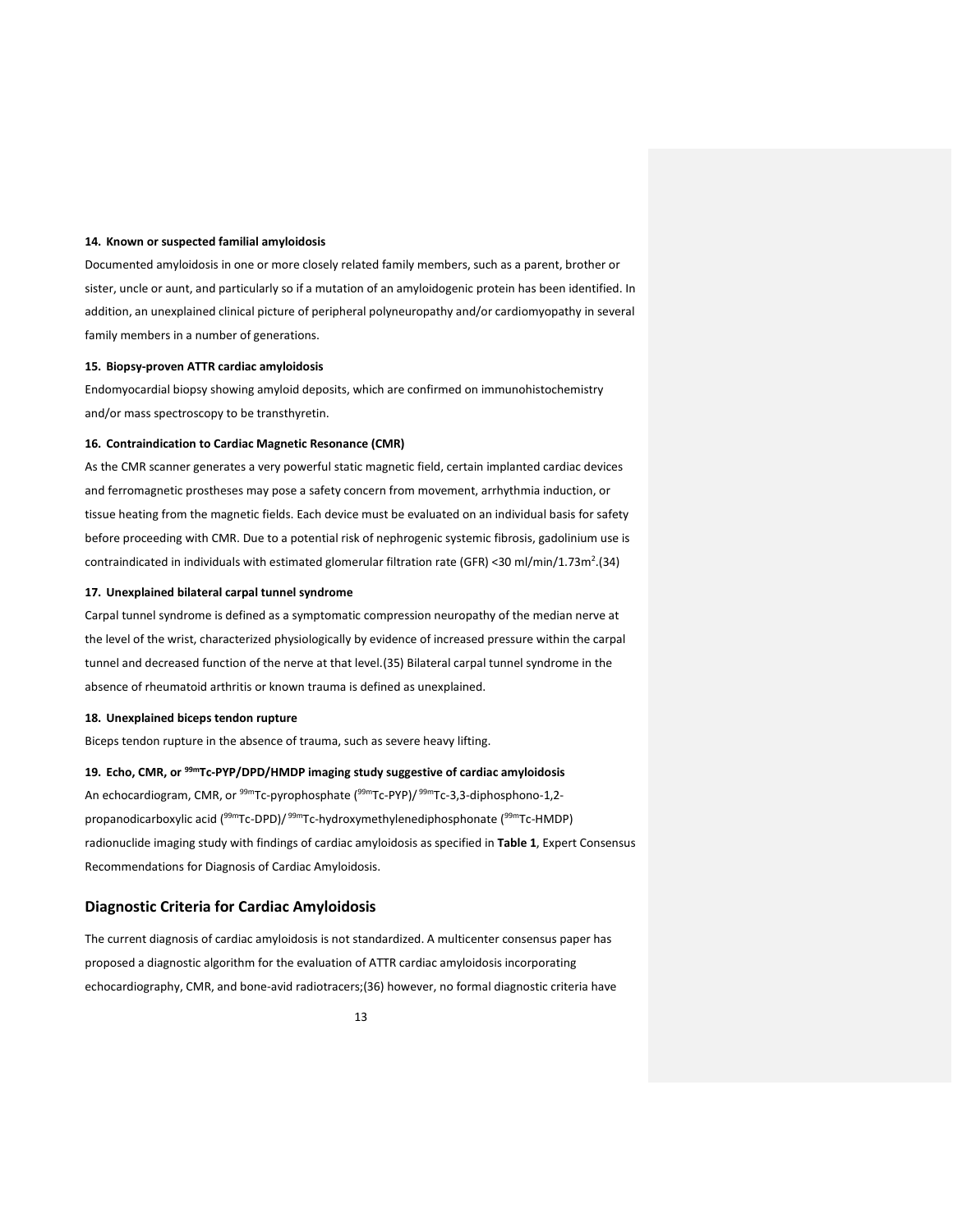been reported. An international consensus document on AL amyloidosis defines cardiac involvement by either endomyocardial biopsy or by systemic biopsy demonstrating AL amyloid and elevated LV wall thickness on echocardiography without alternative cardiac cause.(23) However, advances in noninvasive imaging and cardiac biomarkers in cardiac amyloidosis during the past two decades have led to improved methods of assessment beyond echocardiographic wall thickness. These tools have extensive validation in the literature, as described above, but were not included in the consensus document. They allow for more sensitive and earlier detection of disease. Therefore, there is a need for updated diagnostic criteria that incorporate these novel methods. Expert consensus recommendations for criteria for diagnosis of cardiac amyloidosis are provided in **Table 1** with accompanying certainty of recommendation. Cardiac amyloidosis is confirmed with a positive endomyocardial biopsy for amyloid fibrils. In the absence of endomyocardial biopsy-proven disease, cardiac amyloidosis can be diagnosed using a combination of extracardiac biopsy, <sup>99m</sup>Tc-PYP/DPD/HMDP scintigraphy, myocardial uptake of targeted positron emission tomography (PET) amyloid tracers, and echocardiographic and CMR findings as shown in **Table 1**. In the absence of a clonal plasma cell process, 99mTc-PYP/DPD/HMDP scintigraphy consistent with ATTR cardiac amyloidosis combined with consistent echo or CMR findings obviates the need for invasive endomyocardial or extracardiac biopsy.

## <span id="page-13-0"></span>**Appropriate Utilization of Multimodality Imaging in Cardiac Amyloidosis**

The appropriate utilization ratings for echocardiography, CMR, and radionuclide scintigraphy (<sup>99m</sup>Tc-PYP/DPD/HMDP) for the 32 clinical indications are provided in **Table 2**. There were 30 evaluable indications for echocardiography, of which 27 were rated as "Appropriate" and 3 "May Be Appropriate." Cardiac magnetic resonance likewise had 30 evaluable indications, of which 19 were rated as "Appropriate," 9 as "May Be Appropriate," and 2 as "Rarely Appropriate." <sup>99m</sup>Tc-PYP/DPD/HMDP scintigraphy had 31 evaluable indications, of which 10 were "Appropriate," 6 were "May Be Appropriate," and 15 "Rarely Appropriate." Echocardiography was rated as "Appropriate" for all assessed clinical indications except for some more frequent intervals of assessment of cardiac response to therapy or disease progression, which were rated as "May Be Appropriate." Except for new onset symptomatic heart failure, CMR had more mixed ratings. <sup>99m</sup>Tc-PYP/DPD/HMDP scintigraphy was rated as "Appropriate" or "May Be Appropriate" for all indications other than those involving suspected lightchain amyloidosis or biopsy-proven AL or ATTR cardiac amyloidosis, which were classified as "Rarely Appropriate."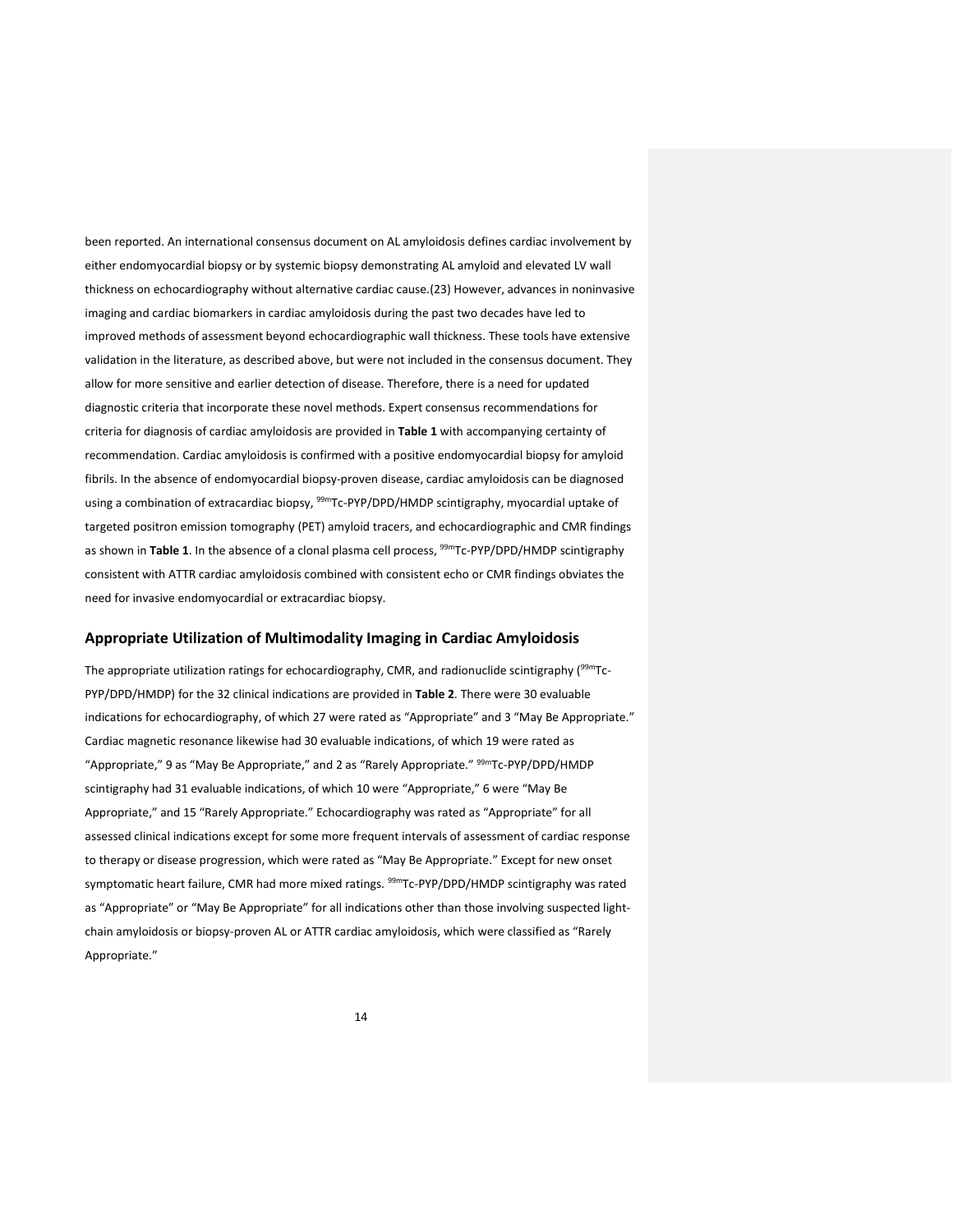Although cost considerations, radiation risk, and availability of technology were not considered during the rating process, the rating panel did want to emphasize that these issues may influence the choice of imaging modality, particularly with regard to the frequency of repeat testing. The panel also wanted to stress the importance of consideration of referral to specialized amyloidosis centers, particularly in familial amyloidosis, AL cardiac amyloidosis, or for consideration of novel therapies.

#### <span id="page-14-0"></span>**Clinical Scenario #1: Identifying Cardiac Involvement: No Cardiac Symptoms**

For asymptomatic gene carriers, echocardiography and radionuclide scintigraphy (99mTc-PYP/DPD/HMDP) were rated as "Appropriate," while CMR was rated "May Be Appropriate." Because the age of onset and phenotypic manifestation of disease vary by the type of mutation, imaging was determined by the panel to be appropriate in some situations but not for others, resulting in a rating of "May Be Appropriate." In particular, the panel discussed that extracellular volume (ECV) assessment by CMR has the potential to identify disease earlier in asymptomatic gene carriers compared with echocardiography. For asymptomatic patients with elevated cardiac biomarkers and either biopsyproven systemic AL amyloidosis or MGUS with abnormal FLC levels, echocardiography and CMR were rated as "Appropriate," but <sup>99m</sup>Tc-PYP/DPD/HMDP scintigraphy was "Rarely Appropriate." The panel discussed that the magnitude of biomarker abnormality should play a role in determining the use of imaging. In particular, due to the high prevalence of MGUS, as well as ATTR wild-type (ATTRwt) in older individuals, use of imaging may be guided by serum biomarker levels, particularly in AL amyloidosis patients, in whom NT-proBNP is a sensitive marker of cardiac involvement.

#### <span id="page-14-1"></span>**Clinical Scenario #2: Screening for Cardiac Amyloidosis: New Symptomatic Heart Failure**

In the nine clinical indications encompassing patients with new symptomatic heart failure considered in this document, echocardiography and CMR were rated as uniformly "Appropriate" for screening for cardiac amyloidosis. This is consistent with the appropriate rating given to CMR and echocardiography for evaluation of newly suspected heart failure in the most recent appropriate utilization report addressing heart failure.(18) <sup>99m</sup>Tc-PYP/DPD/HMDP scintigraphy was also "Appropriate" for all of these indications except the two addressing patients in whom AL cardiac amyloidosis is suspected due to elevated FLC levels or monoclonal gammopathy, in whom bone scintigraphy alone is insufficient to establish the type of cardiac amyloidosis and for whom a biopsy is required. <sup>99m</sup>Tc-PYP/DPD/HMDP scintigraphy may occasionally be considered prior to endomyocardial biopsy in instances where ATTR cardiac amyloidosis is in the differential diagnosis. The panel discussed that individuals with unexplained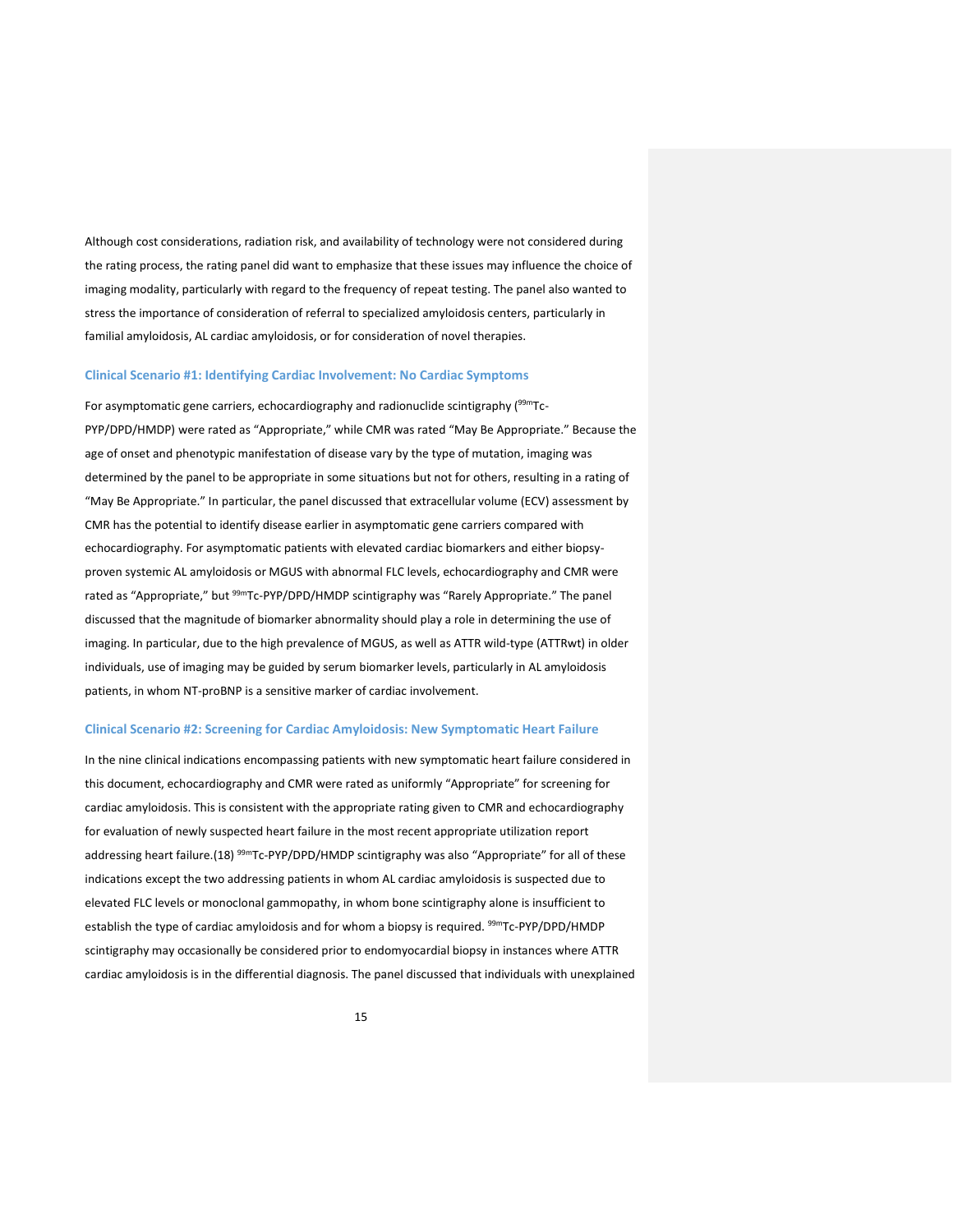peripheral sensorimotor neuropathy should have diabetes mellitus and other causes of neuropathy excluded as a cause and may benefit from FLC level testing or genetic sequencing of amyloidogenic proteins to guide need for imaging.

#### <span id="page-15-0"></span>**Clinical Scenario #3 and #4: Evaluation of Biopsy-Proven AL and ATTR Cardiac Amyloidosis**

Although biopsy-proven AL and ATTR cardiac amyloidosis qualifies as a definitive diagnosis, imaging was still considered to assess amyloid burden, response to therapy, or eligibility for stem cell transplant. For these indications, <sup>99m</sup>Tc-PYP/DPD/HMDP scintigraphy is not performed clinically and was rated as "Rarely Appropriate." For quantifying cardiac amyloid burden, echocardiography and CMR were rated as "Appropriate." With regard to assessing cardiac response to therapy and disease progression in AL and ATTR cardiac amyloidosis, the raters agreed that assessment every 24 months was "Appropriate." More frequent evaluation varied across expert amyloidosis centers.

## <span id="page-15-1"></span>**Clinical Scenarios #5: Follow-Up Testing: New or Worsening Cardiac Symptoms**

In *TTR* gene carriers or patients with AL or ATTR amyloidosis who have new or worsening cardiac symptoms, the panel rated echocardiography, CMR, and <sup>99m</sup>Tc-PYP/DPD/HMDP scintigraphy as "Appropriate." 99mTc-PYP/DPD/HMDP scintigraphy was rated as "Rarely Appropriate" for patients with AL amyloidosis. Notably, ATTR cardiac amyloidosis has been reported in long-term survivors of AL amyloidosis, and <sup>99m</sup>Tc-PYP/DPD/HMDP scintigraphy may have a potential role in those rare instances.(37)

## <span id="page-15-2"></span>**Clinical Scenarios #6: Other Indications and Prior Testing**

The rating panel evaluated several clinical indications emerging as high risk for potential cardiac amyloidosis and rated echocardiography as "Appropriate" and CMR and <sup>99m</sup>Tc-PYP/DPD/HMDP scintigraphy as "May Be Appropriate." The evolving literature suggesting possible ATTR cardiac amyloidosis in patients with bilateral carpal tunnel syndrome, biceps tendon rupture, and unexplained neuropathy suggest that CMR and <sup>99m</sup>Tc-PYP/DPD/HMDP scintigraphy likely have a clinical role. However, the panel chose a rating of "May Be Appropriate" due to the lack of definitive evidence and the need for more research to clarify the prevalence of cardiac amyloidosis and the role of imaging in these subgroups and other emerging high-risk cohorts (e.g., transcutaneous aortic valve replacement (TAVR),(5) hip and knee arthroplasty(38)).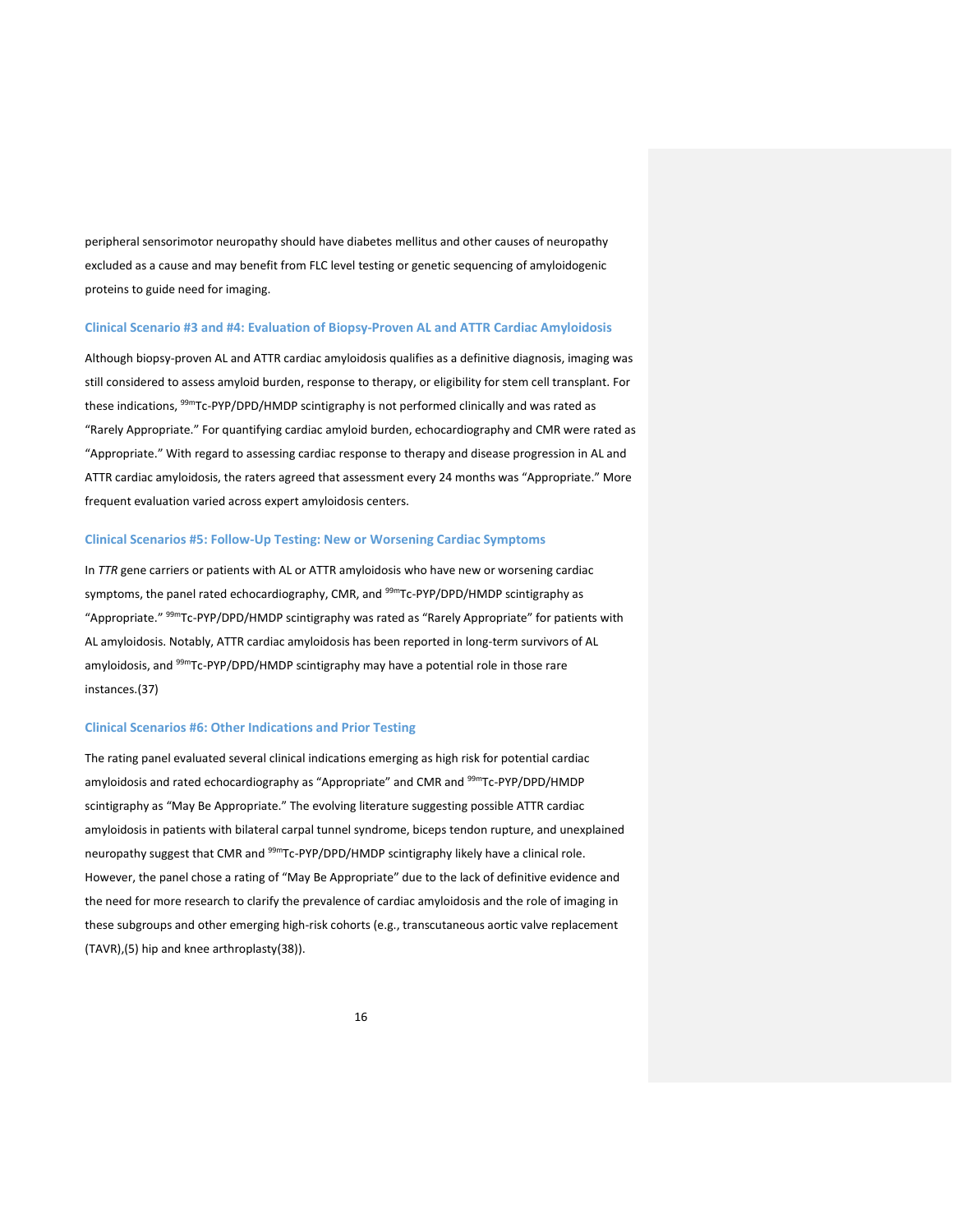## <span id="page-16-0"></span>**Clinical Scenarios #7: Prior Testing Suggestive of Cardiac Amyloidosis**

In patients with an echocardiogram suggestive of cardiac amyloidosis, CMR was rated as "Appropriate" and likewise echocardiography was "Appropriate" with a suggestive CMR. <sup>99m</sup>Tc-PYP/DPD/HMDP scintigraphy was rated as "May Be Appropriate," as its use should be limited to suspected cases of ATTR cardiac amyloidosis. It should be noted that the most common clinical scenario is an older adult with an echo consistent with cardiac amyloidosis; in this group, the best test would likely be <sup>99m</sup>Tc-PYP/DPD/HMDP scintigraphy due to the high incidence of ATTR cardiac amyloidosis.

## <span id="page-16-1"></span>**SUMMARY**

In Part 2 of this consensus statement, a panel of international experts have established the diagnostic criteria, clinical indications, and appropriate utilization of echocardiography, CMR, and radionuclide imaging for the assessment of cardiac amyloidosis. We hope that prospective clinical trials will validate these diagnostic criteria and appropriate utilization recommendations and will support guideline development.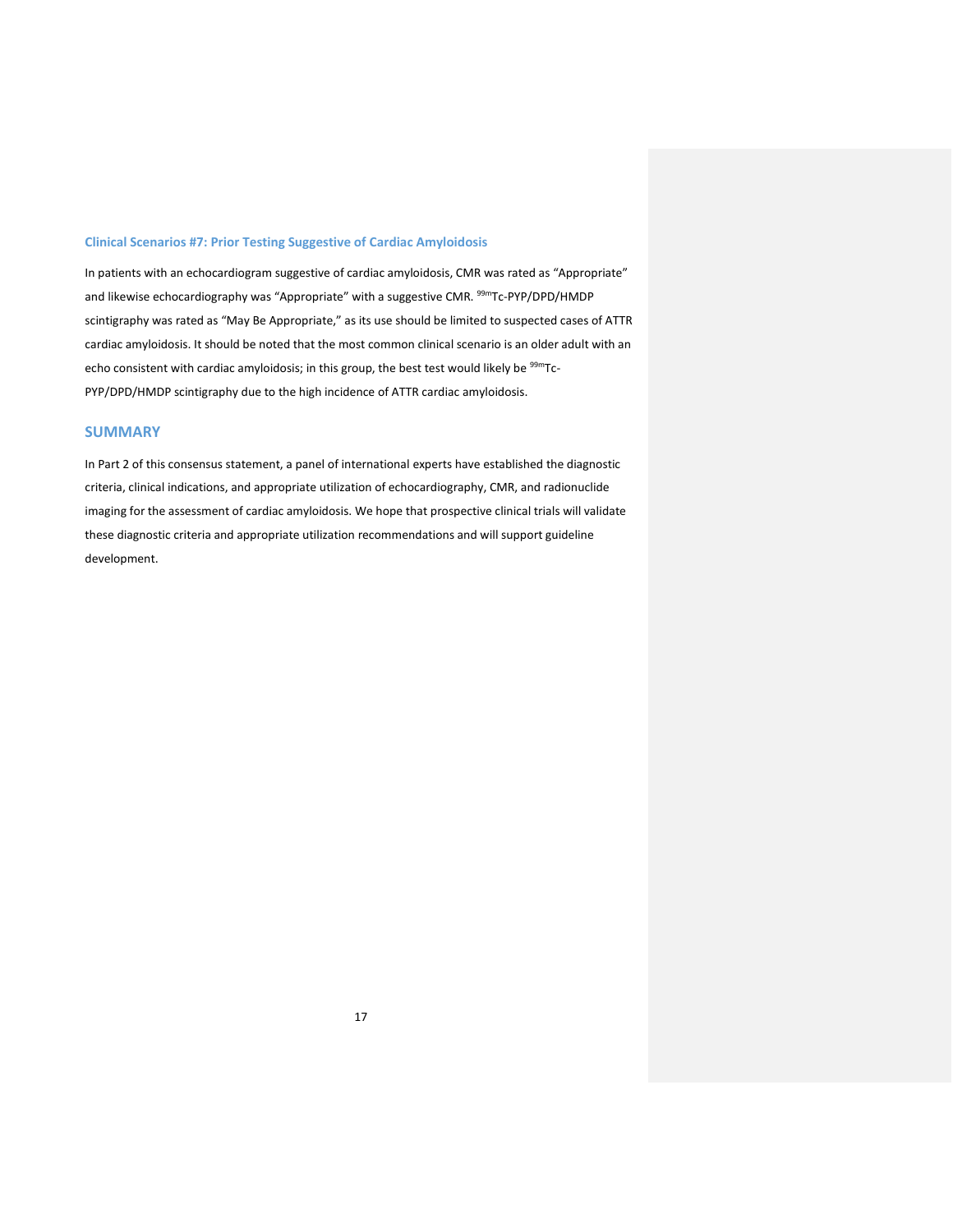## <span id="page-17-0"></span>**TABLES**

# <span id="page-17-1"></span>**Table 1. Expert Consensus Recommendations for Diagnosis of Cardiac Amyloidosis**

| <b>Criteria for Diagnosis</b>                                                                                                                                                                                                                                                                                                                                    | Subtype                     |  |  |  |  |
|------------------------------------------------------------------------------------------------------------------------------------------------------------------------------------------------------------------------------------------------------------------------------------------------------------------------------------------------------------------|-----------------------------|--|--|--|--|
| Histological Diagnosis of Cardiac Amyloidosis: Endomyocardial Biopsy*                                                                                                                                                                                                                                                                                            |                             |  |  |  |  |
| Endomyocardial biopsy positive for cardiac amyloidosis with Congo red staining<br>1.<br>with apple-green birefringence under polarized light; typing by<br>immunohistochemistry and/or mass spectrometry at specialized centers                                                                                                                                  | AL, ATTR, Other<br>subtypes |  |  |  |  |
| Histological Diagnosis of Cardiac Amyloidosis: Extracardiac Biopsy                                                                                                                                                                                                                                                                                               |                             |  |  |  |  |
| ATTR cardiac amyloidosis is diagnosed when below criteria are met:<br>1.<br>Extracardiac biopsy proven ATTR amyloidosis AND<br>a.<br>Typical cardiac imaging features (as defined below)<br>b.                                                                                                                                                                   | <b>ATTR</b>                 |  |  |  |  |
| AL cardiac amyloidosis is diagnosed when below criteria are met:<br>2.<br>Extracardiac biopsy proven AL amyloidosis AND<br>a.<br>Typical cardiac imaging features (as defined below) OR<br>b.<br>Abnormal cardiac biomarkers: abnormal age-adjusted NT-pro BNP or<br>c.<br>abnormal Troponin T/I/Hs-Troponin with all other causes for these changes<br>excluded | AL                          |  |  |  |  |
| Clinical Diagnosis of ATTR Cardiac Amyloidosis: 99mTc-PYP, DPD, HMDP                                                                                                                                                                                                                                                                                             |                             |  |  |  |  |
| ATTR cardiac amyloidosis is diagnosed when below criteria are met:<br>3.<br>99mTc-PYP, DPD, HMDP Grade 2 or 3 myocardial uptake of radiotracer AND<br>a.<br>Absence of a clonal plasma cell process as assessed by serum FLCs and serum<br>b.<br>and urine immunofixation AND<br>Typical cardiac imaging features (as defined below)<br>c.                       | <b>ATTR</b>                 |  |  |  |  |
| <b>Typical Imaging Features of Cardiac Amyloidosis</b>                                                                                                                                                                                                                                                                                                           |                             |  |  |  |  |
| Typical cardiac echo or CMR or PET features: ANY of the below imaging features with all other causes for<br>these cardiac manifestations, including hypertension, reasonably excluded.                                                                                                                                                                           |                             |  |  |  |  |
| Echo<br>1.<br>LV wall thickness >12 mm<br>a.<br>Relative apical sparing of global LS ratio (average of apical LS/average of<br>b.<br>combined mid+basal LS >1)<br>$\geq$ Grade 2 diastolic dysfunction <sup>†</sup><br>c.                                                                                                                                        | ATTR/AL                     |  |  |  |  |
| $\overline{2}$ .<br><b>CMR</b><br>LV wall thickness >ULN for sex on SSFP cine CMR<br>a.<br>b. Global ECV $>0.40$<br>Diffuse LGE <sup>+</sup><br>c.<br>Abnormal gadolinium kinetics typical for amyloidosis, myocardial nulling prior<br>d.<br>to blood pool nulling                                                                                              | ATTR/AL                     |  |  |  |  |
| PET: 18F-florbetapir <sup>+</sup> or <sup>18</sup> F-florbetaben PET <sup>+</sup> ‡<br>3.<br>Target to background (LV myocardium to blood pool) ratio >1.5<br>a.<br>Retention index > 0.030 min <sup>-1</sup><br>b.                                                                                                                                              | ATTR/AL                     |  |  |  |  |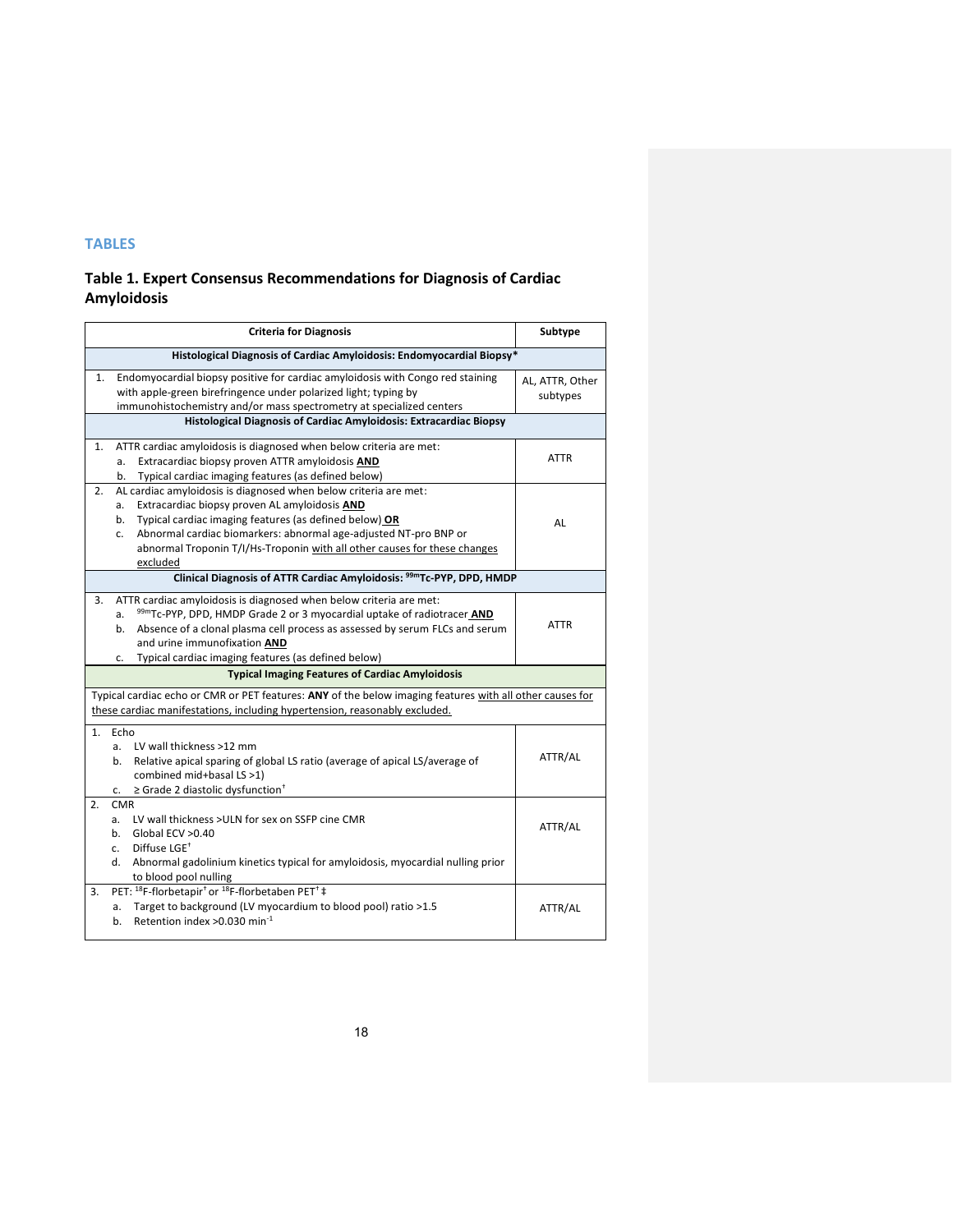AL = amyloidogenic light chain; ATTR = amyloidogenic transthyretin; ECV = extracelullar volume; LGE = late gadolinium enhancement; LS = longitudinal strain; LV = left ventricular; SSFP, steady-state free precession; ULN = upper limit of normal, per reference (39) at mid-cavity level ULN for women/men were 7mm/9mm (long axis) and 7mm/8mm (short axis), respectively.

These consensus recommendations were based on moderate-quality evidence from one or more welldesigned, well-executed nonrandomized studies, observational studies, registries, or meta-analyses of such studies. The PET recommendations were based on more limited data.

\* Endomyocardial biopsy should be considered in cases of equivocal 99mTc-PYP, DPD, HMDP scan. When  $99mTc$ -PYP, DPD, HMDP is positive in the context of any abnormal evaluation for serum/urine immunofixation or serum free light chain assay, or MGUS, this should not be seen as diagnostic for ATTR cardiac amyloidosis. In these instances, referral to a specialist amyloid center for further evaluation and consideration of biopsy is recommended.

† Off-label use of FDA-approved commercial products.

‡ <sup>18</sup>F-flutemetamol not studied systematically in the heart. <sup>11</sup>C-Pittsurgh B compound is not FDA approved and not available to sites without a cyclotron in proximity.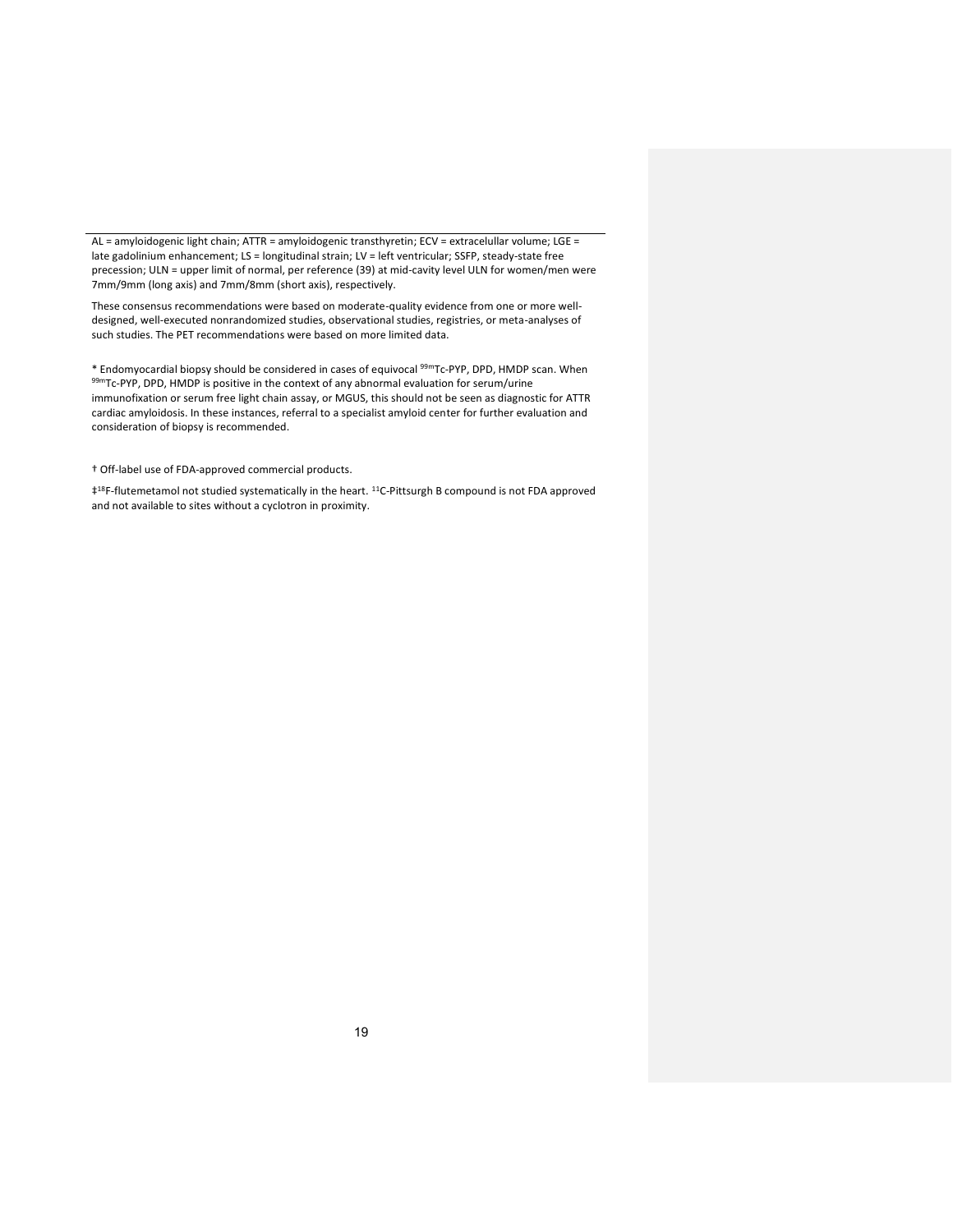# <span id="page-19-0"></span>**Table 2. Appropriate Utilization Rating of Multimodality Imaging for the Assessment of Cardiac Amyloidosis**

| <b>Clinical scenarios</b>                                                                                       | Echo<br>-AUC Category<br>(median score) | <b>CMR</b><br>-AUC Category<br>(median score) | $99m$ Tc-<br>PYP/DPD/HMDP<br>-AUC Category<br>(median score) |  |  |  |
|-----------------------------------------------------------------------------------------------------------------|-----------------------------------------|-----------------------------------------------|--------------------------------------------------------------|--|--|--|
| 1.<br>Identifying cardiac involvement: No cardiac symptoms                                                      |                                         |                                               |                                                              |  |  |  |
| 1.1 Asymptomatic TTR gene carrier,<br>initial evaluation                                                        | A(7)                                    | M(6)                                          | A(8)                                                         |  |  |  |
| 1.2 Asymptomatic TTR gene carrier,<br>recurrent testing                                                         | A(7)                                    | M(6)                                          | A(7.5)                                                       |  |  |  |
| 1.3 Biopsy-proven systemic AL<br>amyloidosis: NT-proBNP<br>age-adjusted abnormal or<br>troponin abnormal        | A(9)                                    | A(7)                                          | R(1)                                                         |  |  |  |
| 1.4 MGUS with abnormal FLC levels:<br>NT-proBNP age-adjusted<br>abnormal or troponin abnormal                   | A(8)                                    | A(7)                                          | R(2)                                                         |  |  |  |
| 2.<br>Screening for cardiac amyloidosis: New symptomatic heart failure                                          |                                         |                                               |                                                              |  |  |  |
| 2.1 Individuals of any age with<br>elevated FLC levels                                                          | A(9)                                    | A(8)                                          | R(2.5)                                                       |  |  |  |
| 2.2 African-Americans age >60 years<br>with unexplained heart failure                                           | A(9)                                    | A(8)                                          | A(8)                                                         |  |  |  |
| 2.3 African-Americans age >60 years<br>with unexplained increased LV<br>wall thickness                          | A(9)                                    | A(8)                                          | A(9)                                                         |  |  |  |
| 2.4 Non-African-Americans age >60<br>years with unexplained heart<br>failure and increased LV wall<br>thickness | A(9)                                    | A(8)                                          | A(8)                                                         |  |  |  |
| 2.5 Individuals >60 years with low-<br>flow-low gradient aortic<br>stenosis**                                   | <b>NA</b>                               | A(8)                                          | A(7)                                                         |  |  |  |
| 2.6 Individuals with heart failure<br>and unexplained peripheral<br>sensorimotor neuropathy                     | A(8)                                    | A(8)                                          | A(8)                                                         |  |  |  |
| 2.7 Individuals with known or<br>suspected familial amyloidosis                                                 | A(8)                                    | A(8)                                          | A(8)                                                         |  |  |  |
| 2.8 Individuals with monoclonal<br>gammopathy, including multiple<br>myeloma                                    | A(8)                                    | A(8)                                          | R (2)                                                        |  |  |  |
| Evaluation of biopsy-proven AL cardiac amyloidosis<br>3.                                                        |                                         |                                               |                                                              |  |  |  |
| 3.1 Quantify cardiac amyloid burden                                                                             | A(7)                                    | A(9)                                          | R(1)                                                         |  |  |  |

 $\overline{1}$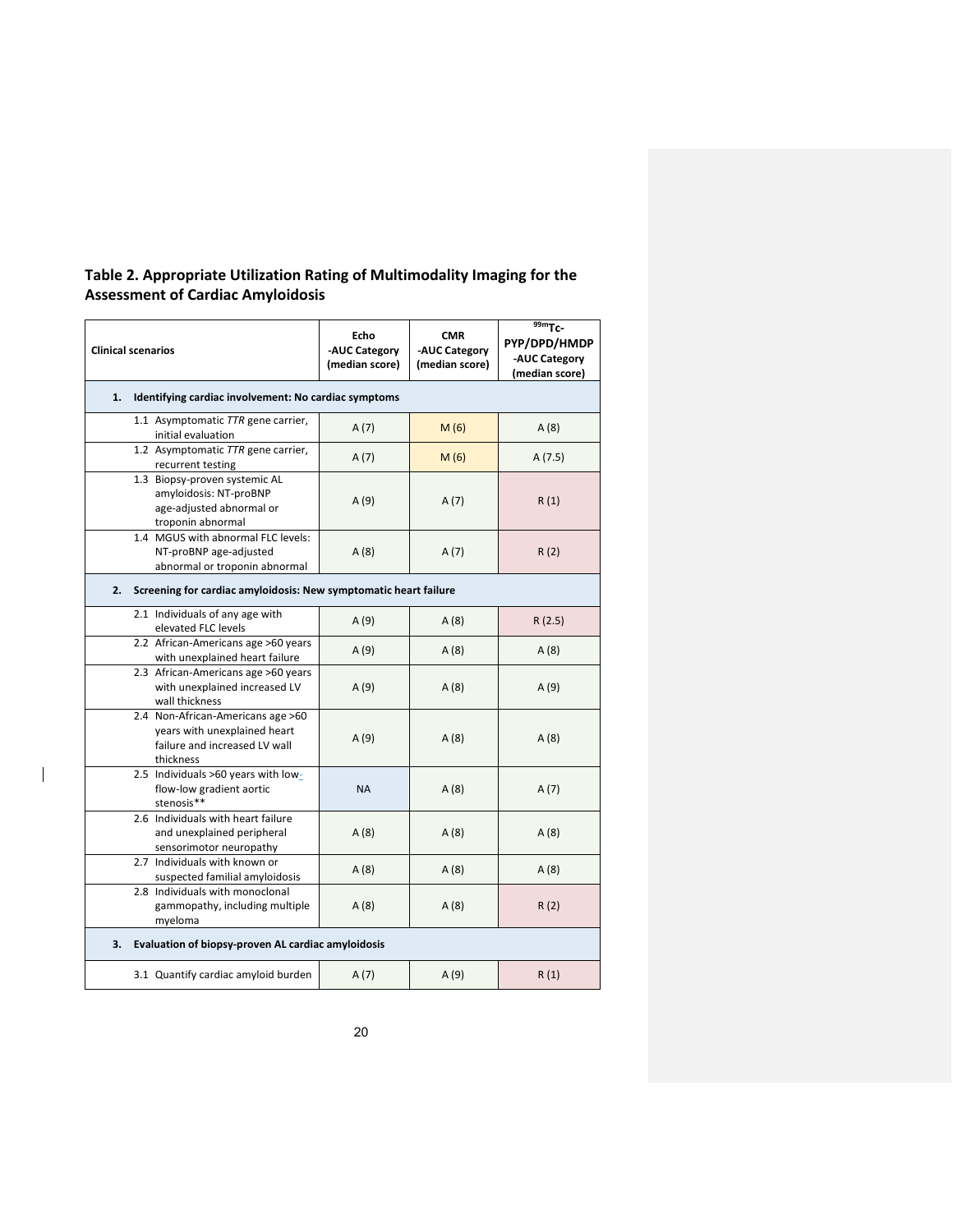| 3.2 Assess cardiac response to<br>therapy/disease progression in<br>AL cardiac amyloidosis every<br>6 months*    | $M(5)$ † | R(3)      |            |  |
|------------------------------------------------------------------------------------------------------------------|----------|-----------|------------|--|
| 3.3 Assess cardiac response to<br>therapy/disease progression in<br>AL cardiac amyloidosis every<br>12 months*   | M(5)     | M(6)      | R(1)       |  |
| 3.4 Assess cardiac response to<br>therapy/disease progression in<br>AL cardiac amyloidosis every<br>24 months*   | A(7)     | A(8)      | R(1)       |  |
| 3.5 Guide eligibility for stem cell<br>transplant in systemic AL<br>amyloidosis                                  | A(8)     | M(5)      | R(1)       |  |
| 4.<br>Evaluation of biopsy-proven ATTR cardiac amyloidosis                                                       |          |           |            |  |
| 4.1 Quantify amyloid burden                                                                                      | A(8)     | A(9)      | R(2)       |  |
| 4.2 Assess cardiac response to<br>therapy/disease progression in<br>ATTR cardiac amyloidosis every<br>6 months*  | $M(4)$ + | R(2)      | R(2)       |  |
| 4.3 Assess cardiac response to<br>therapy/disease progression in<br>ATTR cardiac amyloidosis every<br>12 months* | A(7)     | M(5)      | R(2.5)     |  |
| 4.4 Assess cardiac response to<br>therapy/disease progression in<br>ATTR cardiac amyloidosis every<br>24 months* | A(8)     | A(8)      | R(3)       |  |
| 4.5 Contraindication to CMR<br>(intracardiac devices or renal<br>insufficiency)                                  | A(8)     | <b>NA</b> | R(3)       |  |
| 5.<br>Follow-up testing: New or worsening cardiac symptoms                                                       |          |           |            |  |
| 5.1 TTR gene carrier                                                                                             | A(8)     | A(7)      | A(8)       |  |
| 5.2 AL amyloidosis                                                                                               | A(8)     | A(7)      | R(1)       |  |
| 5.3 ATTR amyloidosis                                                                                             | A(8)     | A(7)      | A(7.5)     |  |
| 6.<br>Other clinical conditions associated with amyloidosis                                                      |          |           |            |  |
| 6.1 Individuals >60 years with<br>unexplained bilateral carpal<br>tunnel syndrome                                | A(7)     | $M(5)$ †  | $M(6.5)$ † |  |
| 6.2 Individuals with unexplained<br>bilateral carpal tunnel syndrome<br>and elevated FLC levels                  | A(7)     | M(5)      | M(5.5)     |  |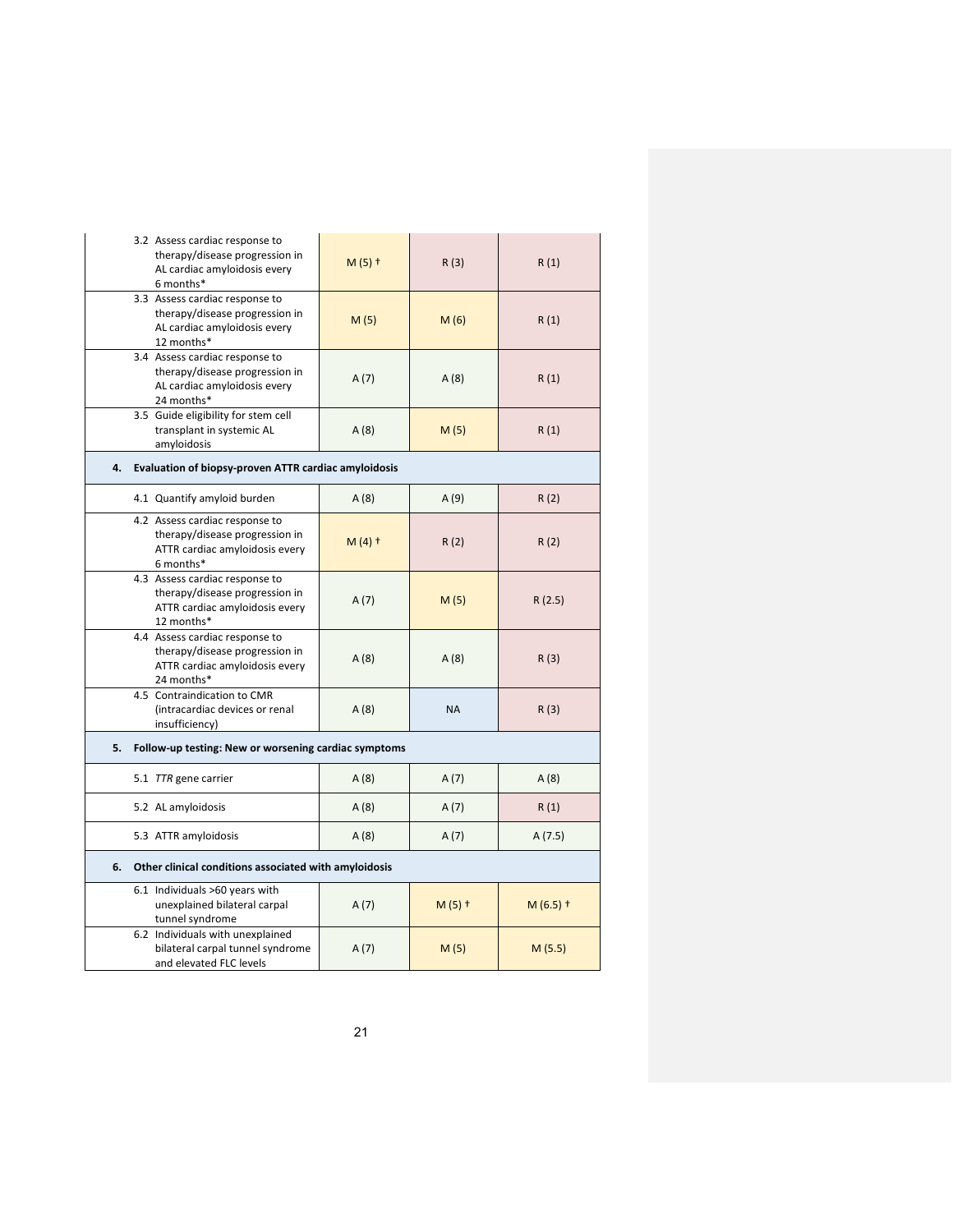| 6.3 Individuals >60 years with heart<br>failure and unexplained biceps<br>tendon rupture                                                                                      | A(7)      | M(5)      | M(6)      |  |  |
|-------------------------------------------------------------------------------------------------------------------------------------------------------------------------------|-----------|-----------|-----------|--|--|
| 6.4 Adults, especially elderly men,<br>with unexplained neuropathy,<br>other arrhythmias in the<br>absence of usual risk factors and<br>no signs/symptoms of<br>heart failure | A(7)      | M(5)      | M(6)      |  |  |
| Prior testing suggestive of cardiac amyloidosis<br>7.                                                                                                                         |           |           |           |  |  |
| 7.1 Suggestive echo                                                                                                                                                           | <b>NA</b> | A(7)      | M(6)      |  |  |
| 7.2 Suggestive CMR                                                                                                                                                            | A(8)      | <b>NA</b> | M(6)      |  |  |
| 7.3 Suggestive bone scintigraphy                                                                                                                                              | A(8)      | A(7.5)    | <b>NA</b> |  |  |

A = appropriate; AL = amyloidogenic light chain; ATTR = amyloidogenic transthyretin; bone scintigraphy =  $^{99\rm{m}}$ Tc pyrophosphate (PYP), <sup>99m</sup>Tc-3,3-diphosphono-1,2-propanodicarboxylic acid (DPD), <sup>99m</sup>Tc-hydroxymethylene diphosphonate (HMDP); CMR = cardiac magnetic resonance; Echo = echocardiography; LV = left ventricular; MGUS = Monoclonal gammopathy of uncertain significance; M = maybe appropriate; NA = not assessed; NT-pro BNP = Nterminal pro-brain natriuretic peptide; R= rarely appropriate.

\* = Time interval may vary based on the clinical status of the patient and local clinical practice.

† = indicates lack of consensus for rating among experts.

\*\* = Although most patients with cardiac amyloidosis will have preserved LV ejection fraction or "paradoxical" lowflow, low-gradient AS, LV ejection fraction may be reduced or mid-range in some cases.

22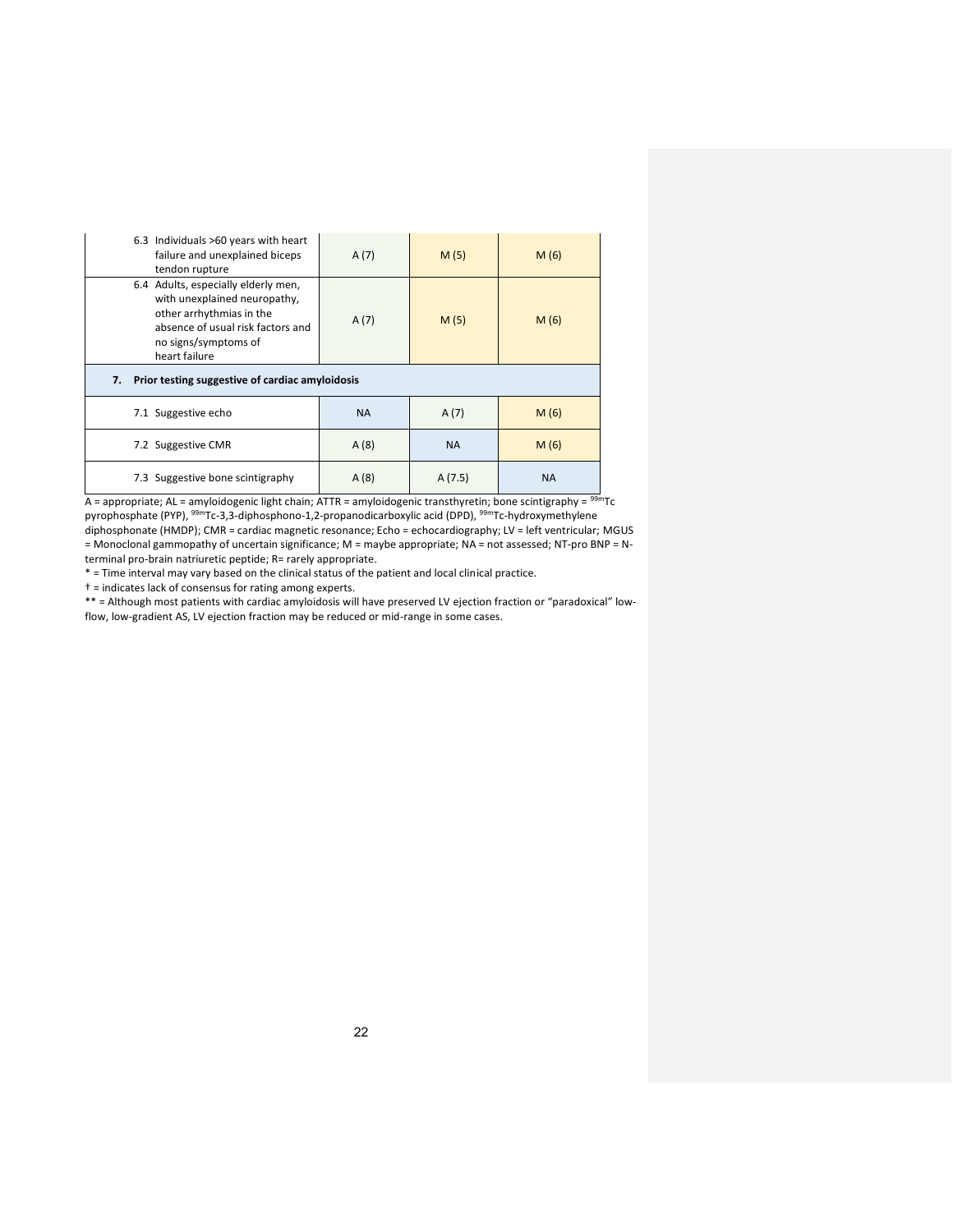## <span id="page-22-0"></span>**DISCLOSURES**

| Authors                   | <b>Advisory Board</b> | Research Grant            | <b>Consulting Fee</b> | Honoraria | Stock        |
|---------------------------|-----------------------|---------------------------|-----------------------|-----------|--------------|
|                           |                       |                           |                       |           | Ownership    |
| Jamieson M. Bourque, MD   |                       | Astellas                  | Pfizer                |           | Locus Health |
| Angela Dispenzieri, MD    |                       | Celgene, Takeda,          |                       |           |              |
|                           |                       | Janssen, Pfizer,          |                       |           |              |
|                           |                       | Alnylam                   |                       |           |              |
|                           |                       | Pharmaceuticals,          |                       |           |              |
|                           |                       | Prothena Bioscience       |                       |           |              |
| Sharmila Dorbala, MD,     | <b>GE Healthcare</b>  |                           | GE Healthcare,        | Pfizer    |              |
| <b>MPH</b>                | Pfizer                |                           | Proclara Biosciences, |           |              |
|                           |                       |                           | Advanced Accelerator  |           |              |
|                           |                       |                           | Applications          |           |              |
| Rodney H. Falk, MD        |                       |                           | Alnylam, Ionis, Akcea |           |              |
|                           |                       |                           | Therapeutics, Eidos   |           |              |
|                           |                       |                           | Therapeutics          |           |              |
| Julian D. Gillmore, MD,   | Alnylam,              |                           |                       |           |              |
| PhD                       | GlaxoSmithKline       |                           |                       |           |              |
| Raymond Y. Kwong, MD,     |                       | Siemens Medical           |                       |           |              |
| <b>MPH</b>                |                       | Systems, Bayer,           |                       |           |              |
|                           |                       | GlaxoSmithKline,          |                       |           |              |
|                           |                       | Alynlam, Myokardia,       |                       |           |              |
|                           |                       | the SCMR                  |                       |           |              |
| Mathew S. Maurer, MD      | Prothena              | Pfizer, Alnylam           |                       |           |              |
|                           | Biosciences,          |                           |                       |           |              |
|                           | GlaxoSmithKline       |                           |                       |           |              |
|                           | , Ionis               |                           |                       |           |              |
| Giampaolo Merlini, MD     | Prothena              |                           |                       |           |              |
|                           | Biosciences,          |                           |                       |           |              |
|                           | Pfizer, Ionis         |                           |                       |           |              |
|                           | Pharmaceuticals       |                           |                       |           |              |
| Edward J. Miller, MD, PhD |                       | <b>Bracco Diagnostics</b> | GE Healthcare, Pfizer |           |              |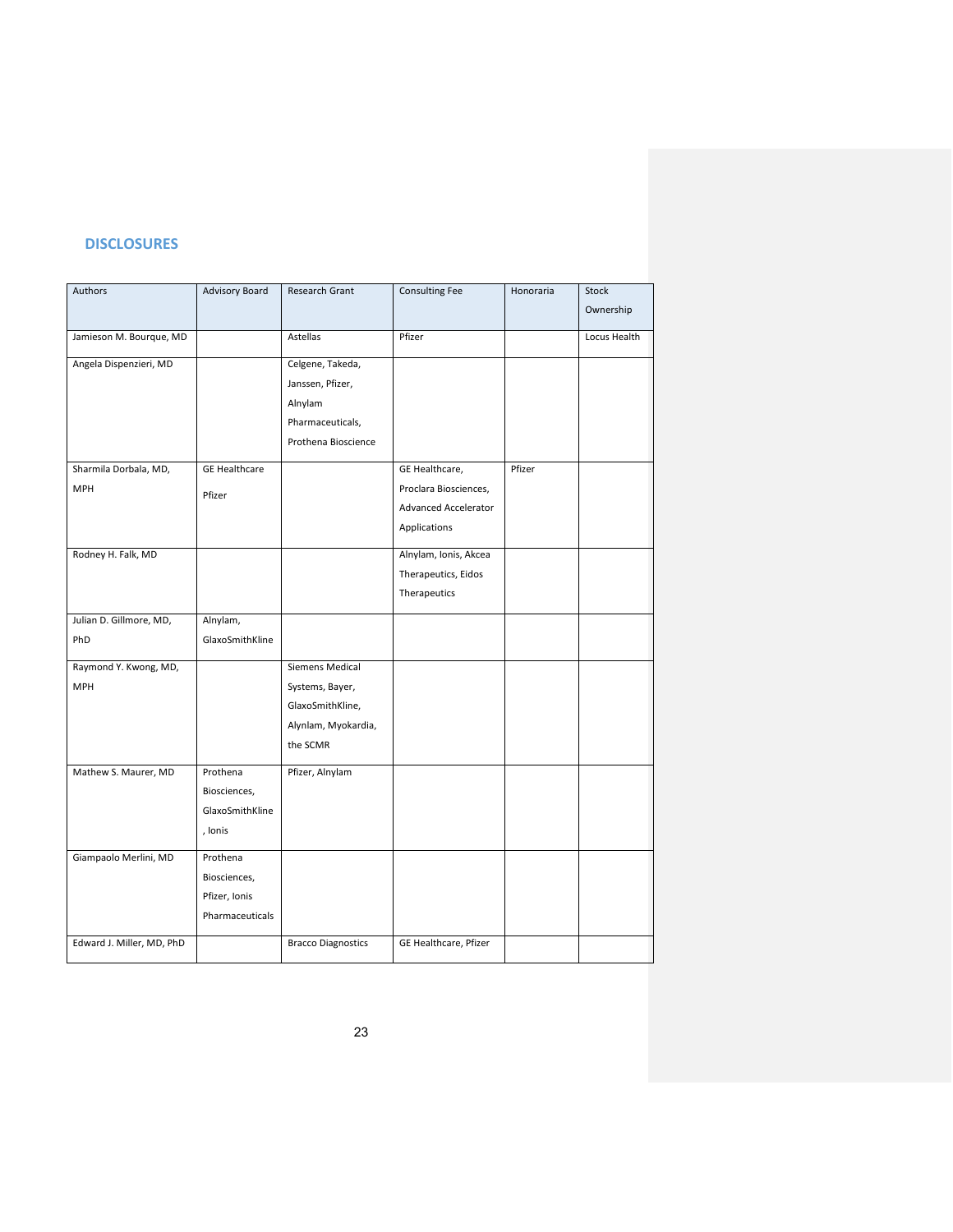| Venkatesh L. Murthy, MD, |                 | <b>INVIA Medical Imaging</b> |                         | lonetix,    | General  |
|--------------------------|-----------------|------------------------------|-------------------------|-------------|----------|
| PhD                      |                 | Solutions                    |                         | Bracco      | Electric |
|                          |                 |                              |                         | Diagnostics |          |
| Claudio Rapezzi, MD      | Alnylam,        | Pfizer                       |                         |             |          |
|                          | Prothena        |                              |                         |             |          |
|                          | Biosciences,    |                              |                         |             |          |
|                          | GlaxoSmithKline |                              |                         |             |          |
| Frederick L. Ruberg, MD  |                 |                              | Caelum Biosciences,     |             |          |
|                          |                 |                              | Alynlam, Prothena       |             |          |
|                          |                 |                              | <b>Biosciences</b>      |             |          |
| Sanjiv J. Shah, MD       |                 | Actelion, AstraZeneca,       | Actelion, Amgen,        | Pfizer      |          |
|                          |                 | Corvia Medical               | AstraZeneca, Bayer,     |             |          |
|                          |                 |                              |                         |             |          |
|                          |                 |                              | Boehringer-Ingelheim,   |             |          |
|                          |                 |                              | Cardiora, Eisai, Gilead |             |          |
|                          |                 |                              | Sciences, Ironwood      |             |          |
|                          |                 |                              | Pharmaceuticals,        |             |          |
|                          |                 |                              | Merck, MyoKardia,       |             |          |
|                          |                 |                              | Novartis, Sanofi,       |             |          |
|                          |                 |                              | United Therapeutics     |             |          |
|                          |                 |                              | Corp.                   |             |          |
|                          |                 |                              |                         |             |          |

All other contributors have nothing relevant to disclose.

## <span id="page-23-0"></span>**ACKNOWLEDGMENTS**

We would like to thank the reviewers of this document for their input, which has significantly improved the quality of this document, including Renée P. Bullock-Palmer, MD, FACC, FASNC, FASE, FSCCT; Dennis A. Calnon, MD, FASNC; Marcelo F. Di Carli, MD; Martha Grogan, MD; Phillip Hawkins, PhD, FMedSci; Wael A. Jaber, MD, FACC, FAHA; Prem Soman, MD, FASNC; James E. Udelson, MD, FACC; Ashutosh D. Wechalekar, DM, MRCP, FRCPath.

## <span id="page-23-1"></span>**REFERENCES**

 $\overline{\phantom{a}}$ 

(1) Gonzalez-Lopez E, Gallego-Delgado M, Guzzo-Merello G, de Haro-Del Moral FJ, Cobo-Marcos M, Robles C, et al. Wild-type transthyretin amyloidosis as a cause of heart failure with preserved ejection fraction. Eur Heart J 2015;36:2585-94.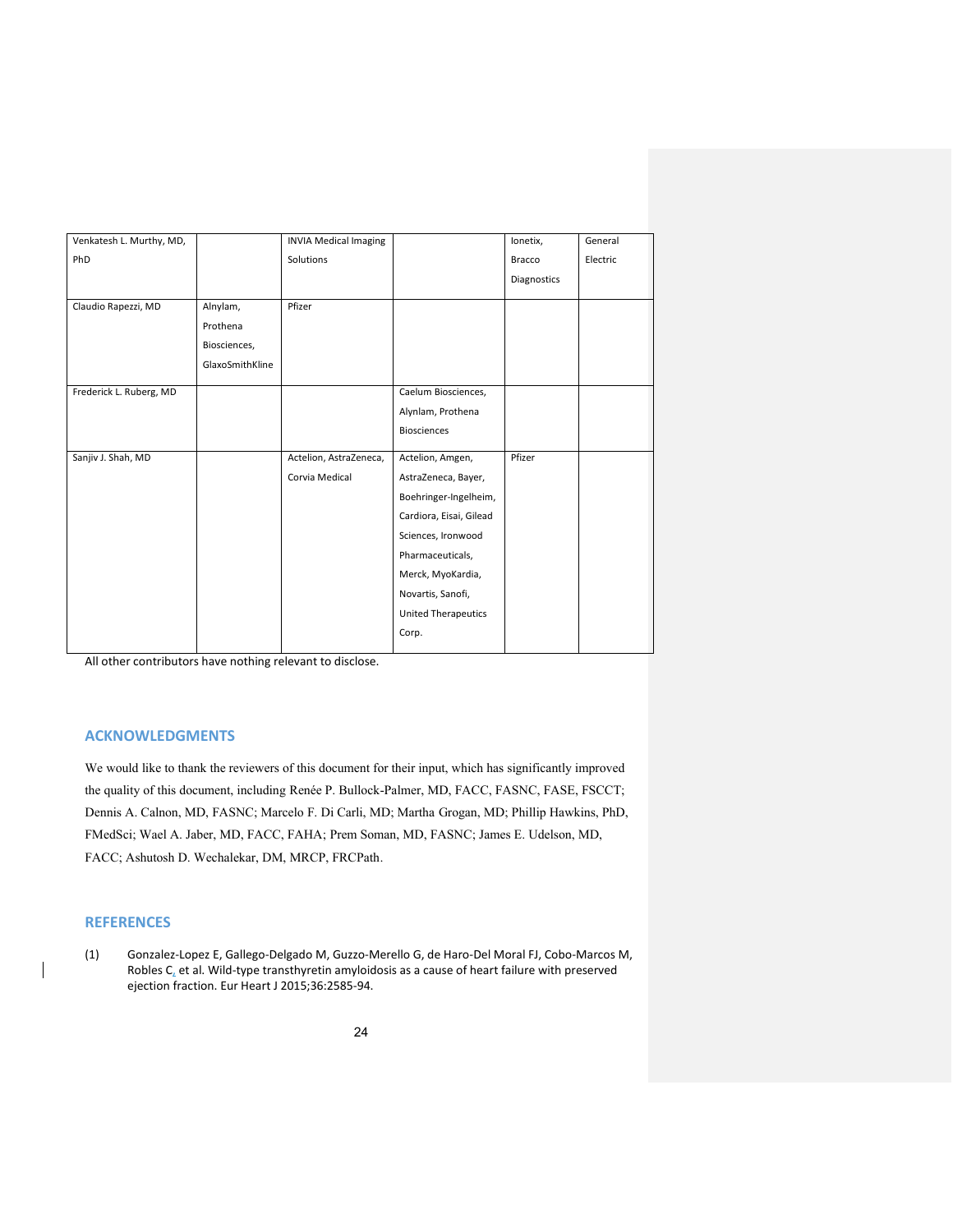- (2) Falk RH, Alexander KM, Liao R, Dorbala S. AL (Light-Chain) Cardiac Amyloidosis: A Review of Diagnosis and Therapy. J Am Coll Cardiol 2016;68:1323-41.
- (3) Ruberg FL, Berk JL. Transthyretin (TTR) cardiac amyloidosis. Circulation 2012;126:1286-300.
- (4) Banypersad SM, Sado DM, Flett AS, Gibbs SD, Pinney JH, Maestrini V, et al. Quantification of myocardial extracellular volume fraction in systemic AL amyloidosis: an equilibrium contrast cardiovascular magnetic resonance study. Circ Cardiovasc Imaging 2013;6:34-9.
- (5) Castano A, Narotsky DL, Hamid N, Khalique OK, Morgenstern R, DeLuca A, et al. Unveiling transthyretin cardiac amyloidosis and its predictors among elderly patients with severe aortic stenosis undergoing transcatheter aortic valve replacement. Eur Heart J 2017;38:2879-87.
- (6) Sperry BW, Reyes BA, Ikram A, Donnelly JP, Phelan D, Jaber WA, et al. Tenosynovial and Cardiac Amyloidosis in Patients Undergoing Carpal Tunnel Release. J Am Coll Cardiol 2018;72:2040-50.
- (7) Grogan M, Scott CG, Kyle RA, Zeldenrust SR, Gertz MA, Lin G, et al. Natural History of Wild-Type Transthyretin Cardiac Amyloidosis and Risk Stratification Using a Novel Staging System. J Am Coll Cardiol 2016;68:1014-20.
- (8) Knight DS, Zumbo G, Barcella W, Steeden JA, Muthurangu V, Martinez-Naharro A, et al. Cardiac Structural and Functional Consequences of Amyloid Deposition by Cardiac Magnetic Resonance and Echocardiography and Their Prognostic Roles. JACC Cardiovasc Imaging 2018. pii: S1936-878X(18)30213-4.
- (9) Fitch KB, Bernstein SJ, Aguilar MD, Burnand B, LaCalle JR, Lazaro P, et al. The RAND/UCLA Appropriateness Method User's Manual (MR-1269-DG-XII/RE). Santa Monica, California: RAND; 2001.
- (10) Patel MR, Spertus JA, Brindis RG, Hendel RC, Douglas PS, Peterson ED, et al. ACCF proposed method for evaluating the appropriateness of cardiovascular imaging. J Am Coll Cardiol 2005;46:1606-13.
- (11) Aortic Stenosis Writing G, Bonow RO, Brown AS, Gillam LD, Kapadia SR, Kavinsky CJ, et al. ACC/AATS/AHA/ASE/EACTS/HVS/SCA/SCAI/SCCT/SCMR/STS 2017 Appropriate Use Criteria for the Treatment of Patients With Severe Aortic Stenosis: A Report of the American College of Cardiology Appropriate Use Criteria Task Force, American Association for Thoracic Surgery, American Heart Association, American Society of Echocardiography, European Association for Cardio-Thoracic Surgery, Heart Valve Society, Society of Cardiovascular Anesthesiologists, Society for Cardiovascular Angiography and Interventions, Society of Cardiovascular Computed Tomography, Society for Cardiovascular Magnetic Resonance, and Society of Thoracic Surgeons. J Am Soc Echocardiogr 2018;31:117-47.
- (12) Wolk MJ, Bailey SR, Doherty JU, Douglas PS, Hendel RC, Kramer CM, et al. ACCF/AHA/ASE/ASNC/HFSA/HRS/SCAI/SCCT/SCMR/STS 2013 multimodality appropriate use criteria for the detection and risk assessment of stable ischemic heart disease: a report of the American College of Cardiology Foundation Appropriate Use Criteria Task Force, American Heart Association, American Society of Echocardiography, American Society of Nuclear Cardiology, Heart Failure Society of America, Heart Rhythm Society, Society for Cardiovascular Angiography and Interventions, Society of Cardiovascular Computed Tomography, Society for Cardiovascular Magnetic Resonance, and Society of Thoracic Surgeons. J Am Coll Cardiol 2014;63:380-406.
- (13) American College of Cardiology Foundation Appropriate Use Criteria Task F, American Society of E, American Heart A, American Society of Nuclear C, Heart Failure Society of A, Heart Rhythm  $S_i$ et al. ACCF/ASE/AHA/ASNC/HFSA/HRS/SCAI/SCCM/SCCT/SCMR 2011 Appropriate Use Criteria for Echocardiography. A Report of the American College of Cardiology Foundation Appropriate Use Criteria Task Force, American Society of Echocardiography, American Heart Association, American Society of Nuclear Cardiology, Heart Failure Society of America, Heart Rhythm Society, Society for Cardiovascular Angiography and Interventions, Society of Critical Care Medicine,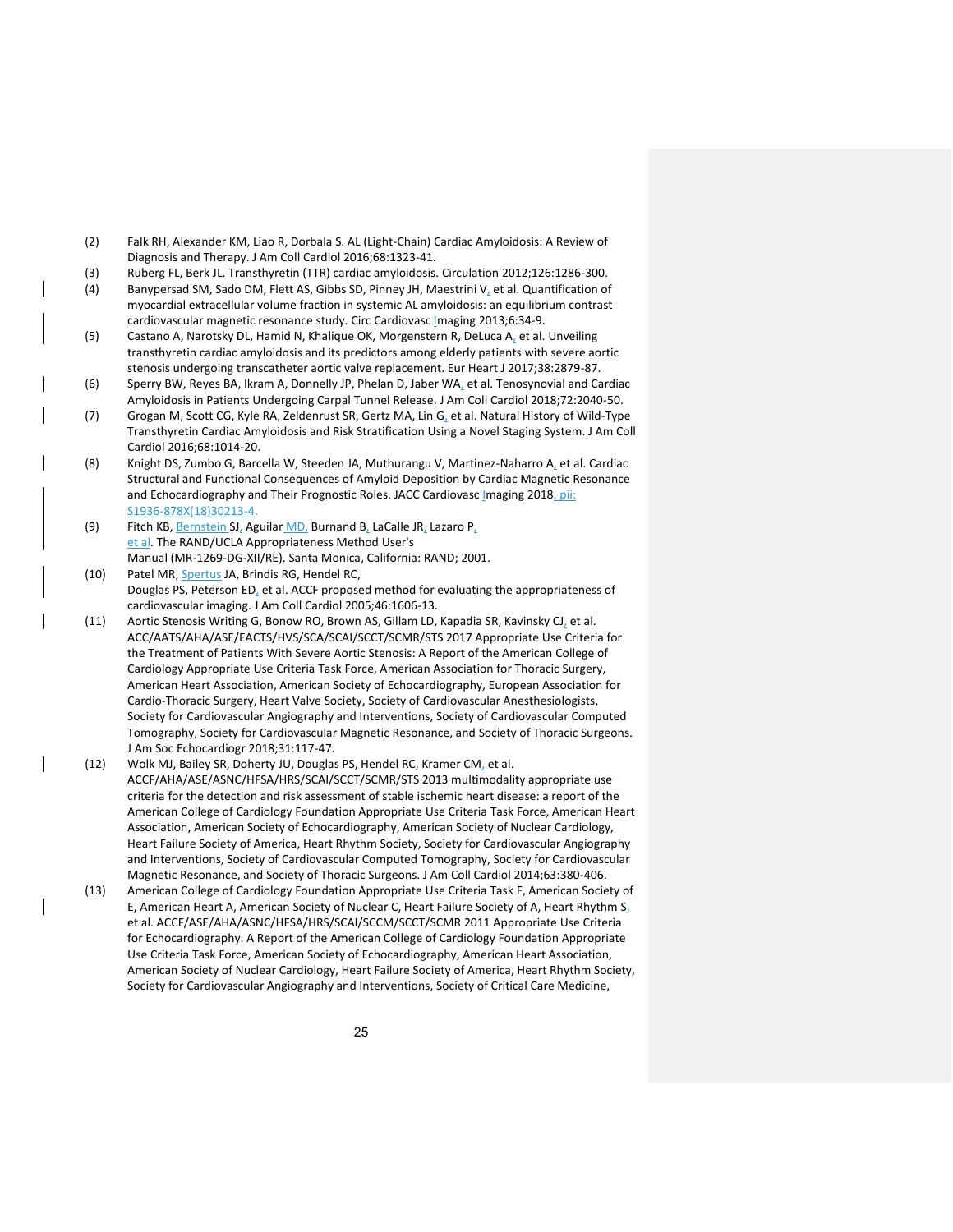Society of Cardiovascular Computed Tomography, Society for Cardiovascular Magnetic Resonance American College of Chest Physicians. J Am Soc Echocardiogr 2011;24:229-67.

- (14) Brook RH, Chassin MR, Fink A, Solomon DH, Kosecoff J, Park RE. A method for the detailed assessment of the appropriateness of medical technologies. Int J Technol Assess Health Care 1986;2:53-63.
- (15) Doherty JU, Kort S, Mehran R, Schoenhagen P, Soman P. ACC/AATS/AHA/ASE/ASNC/HRS/SCAI/SCCT/SCMR/STS 2017 Appropriate Use Criteria for Multimodality Imaging in Valvular Heart Disease: A Report of the American College of Cardiology Appropriate Use Criteria Task Force, American Association for Thoracic Surgery, American Heart Association, American Society of Echocardiography, American Society of Nuclear Cardiology, Heart Rhythm Society, Society for Cardiovascular Angiography and Interventions, Society of Cardiovascular Computed Tomography, Society for Cardiovascular Magnetic Resonance, and Society of Thoracic Surgeons. J Am Coll Cardiol 2017;70:1647-72.
- (16) Rybicki FJ, Udelson JE, Peacock WF, Goldhaber SZ, Isselbacher EM, Kazerooni E, et al. 2015 ACR/ACC/AHA/AATS/ACEP/ASNC/NASCI/SAEM/SCCT/SCMR/SCPC/SNMMI/STR/STS Appropriate Utilization of Cardiovascular Imaging in Emergency Department Patients With Chest Pain: A Joint Document of the American College of Radiology Appropriateness Criteria Committee and the American College of Cardiology Appropriate Use Criteria Task Force. J Am Coll Cardiol 2016;67:853-79.
- (17) Hendel RC, Patel MR, Allen JM, Min JK, Shaw LJ, Wolk MJ, et al. Appropriate use of cardiovascular technology: 2013 ACCF appropriate use criteria methodology update: a report of the American College of Cardiology Foundation appropriate use criteria task force. J Am Coll Cardiol 2013;61:1305-17.
- (18) Patel MR, White RD, Abbara S, Bluemke DA, Herfkens RJ, Picard M, et al. 2013 ACCF/ACR/ASE/ASNC/SCCT/SCMR appropriate utilization of cardiovascular imaging in heart failure: a joint report of the American College of Radiology Appropriateness Criteria Committee and the American College of Cardiology Foundation Appropriate Use Criteria Task Force. J Am Coll Cardiol 2013;61:2207-31.
- (19) Amis ES, Jr., Butler PF, Applegate KE, Birnbaum SB, Brateman LF, Hevezi JM, et al. American College of Radiology white paper on radiation dose in medicine. J Am Coll Radiol 2007;4:272-84.
- (20) Bernstein SJ, Hofer TP, Meijler AP, Rigter H. Setting standards for effectiveness: a comparison of expert panels and decision analysis. Int J Qual Health Care 1997;9:255-63.
- (21) Kuntz KM, Tsevat J, Weinstein MC, Goldman L. Expert panel vs decision-analysis recommendations for postdischarge coronary angiography after myocardial infarction. JAMA 1999;282:2246-51.
- (22) Rowczenio D, Wechalekar, A Mutations in hereditary amyloidosis; 2015.
- (23) Gertz MA, Comenzo R, Falk RH, Fermand JP, Hazenberg BP, Hawkins PN, et al. Definition of organ involvement and treatment response in immunoglobulin light chain amyloidosis (AL): a consensus opinion from the 10th International Symposium on Amyloid and Amyloidosis, Tours, France, 18-22 April 2004. Am J Hematol 2005;79:319-28.
- (24) Dispenzieri A, Gertz MA, Kyle RA, Lacy MQ, Burritt MF, Therneau TM, et al. Serum cardiac troponins and N-terminal pro-brain natriuretic peptide: a staging system for primary systemic amyloidosis. J Clin Oncol

2004;22:3751-7.

(25) Wechalekar AD, Schonland SO, Kastritis E, Gillmore JD, Dimopoulos MA, Lane T, et al. A European collaborative study of treatment outcomes in 346 patients with cardiac stage III AL amyloidosis. Blood 2013;121:3420-7.